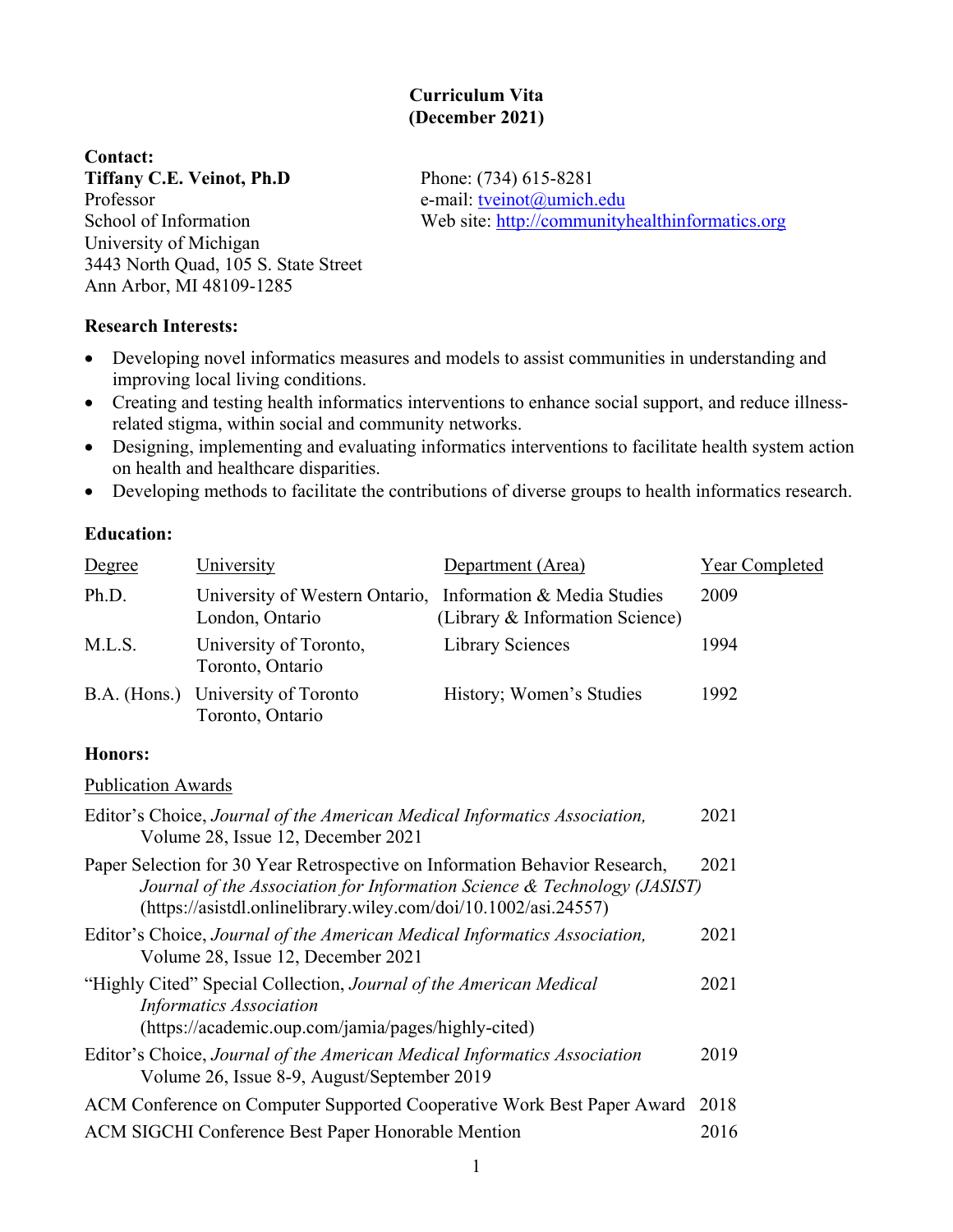| American Medical Informatics Association "Year in Review" Selection                               | 2014         |
|---------------------------------------------------------------------------------------------------|--------------|
| Outstanding Paper Award, Journal of Documentation,<br>Literati Network Awards for Excellence 2011 | 2011         |
| ALISE/Eugene Garfield Doctoral Dissertation Competition, Honorable Mention                        | 2010         |
| Best Information Behavior Conference Paper Award, ASIST Conference                                | 2009         |
| Canadian Association for Information Science Conference Best Paper                                | 2006         |
| Women's Studies Programme Essay Award                                                             | 1992         |
| Fellowships and Scholarships                                                                      |              |
| Social Sciences and Humanities Research Council<br>Post-Doctoral Fellowship (\$81,000) (declined) | 2008-2010    |
| Social Sciences and Humanities Research Council Doctoral Fellowship (\$60,000) 2005-2008          |              |
| Ontario Graduate Scholarship (\$15,000)                                                           | 2004-2005    |
| University of Toronto Open Fellowship (\$5,000)                                                   | 1993-1994    |
| H.W. Wilson Scholarship, University of Toronto (\$1,000)                                          | 1993         |
| Other Honors                                                                                      |              |
| Big Ten Academic Alliance, Academic Leadership Fellowship                                         | 2021-2022    |
| Outstanding Reviewer Award, Journal of the American Medical Informatics<br><b>Association</b>     | 2019         |
| Michael D. Cohen Service Award, University of Michigan<br>School of Information                   | 2018         |
| Governor General of Canada's Academic Gold Medal, nominee                                         | 2009         |
| Staff Achievement Award, Canadian AIDS Treatment Information Exchange                             | 2004         |
| Who's Who of Canadian Women, biographee                                                           | 1996-present |

# **Employment History:**

| Date                            | Position                                    | Unit/Department                                                                     | Institution                                  |
|---------------------------------|---------------------------------------------|-------------------------------------------------------------------------------------|----------------------------------------------|
| Sept 2020<br>$-$ ongoing        | Professor<br>(With Tenure)                  | and<br>School of Public Health,<br>Dept. of Health Behavior<br>and Health Education | School of Information University of Michigan |
| Sept 2019<br>$-$ ongoing        | Associate Dean<br>for Faculty               |                                                                                     | School of Information University of Michigan |
| Sept 2014<br>$-$ August<br>2020 | <b>Associate Professor</b><br>(With Tenure) | and<br>School of Public Health,<br>Dept. of Health Behavior<br>and Health Education | School of Information University of Michigan |
| Sept 2017<br>$-$ Aug 2019       | Director                                    | Master of Health<br><b>Informatics Program</b>                                      | University of Michigan                       |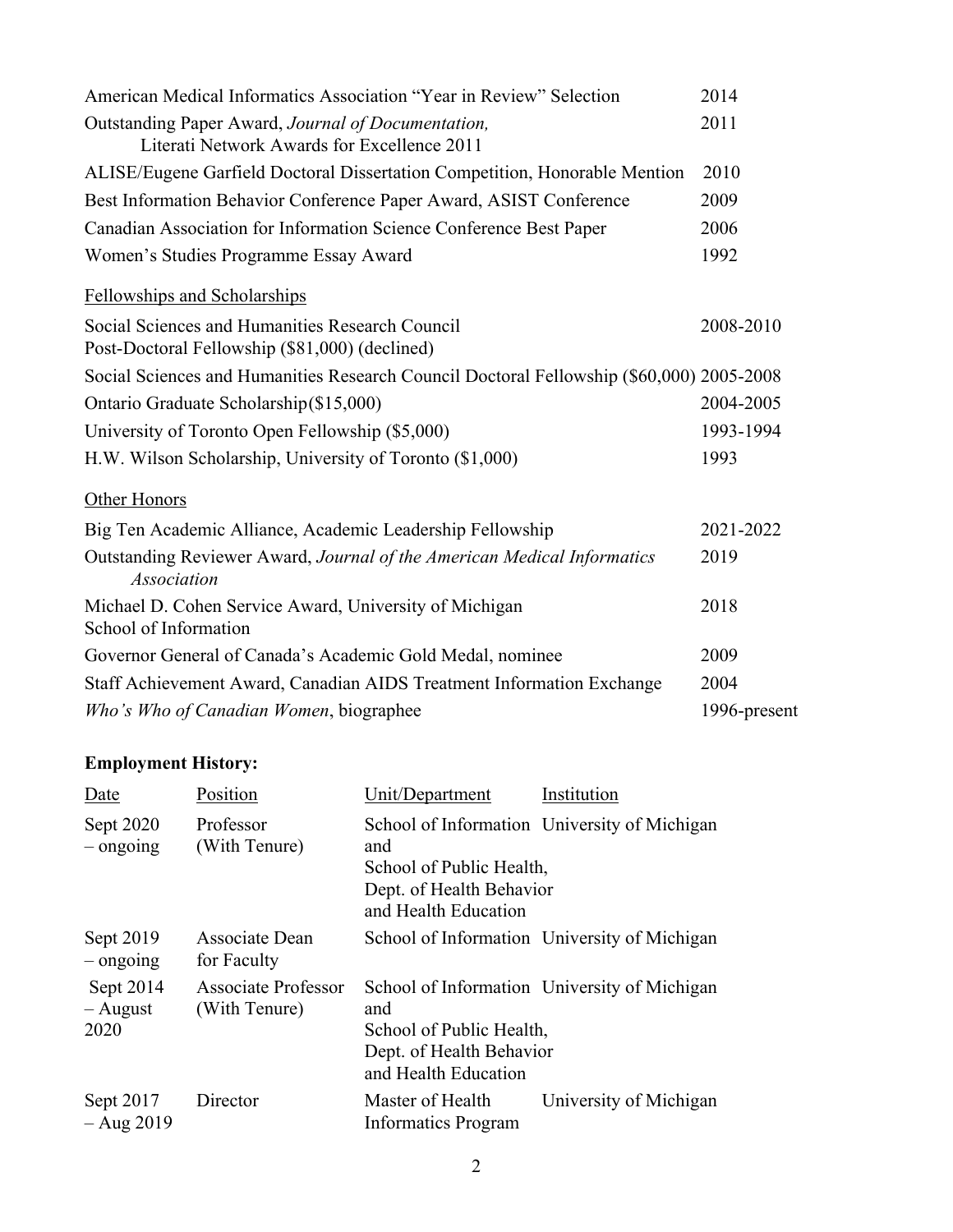| Sept $2018-$<br>August 2019 | Informatics<br>Consultant                                    | National Institute for<br>Occupational Safety<br>and Health                         | Centers for Disease Control and Prevention                                                                                 |
|-----------------------------|--------------------------------------------------------------|-------------------------------------------------------------------------------------|----------------------------------------------------------------------------------------------------------------------------|
| Sept 2008                   | <b>Assistant Professor</b><br>$-$ August 2014 (Tenure-track) | and<br>School of Public Health,<br>Dept. of Health Behavior<br>and Health Education | School of Information University of Michigan                                                                               |
| 2007                        | Instructor                                                   | & Media Studies                                                                     | Faculty of Information The University of Western Ontario                                                                   |
| $2004 - 2007$               | <b>Graduate Research</b><br>Assistant                        | & Media Studies                                                                     | Faculty of Information The University of Western Ontario                                                                   |
| 2005                        | Evaluation<br>Consultant                                     | Capacity Building<br>Project                                                        | Canadian AIDS Treatment Information<br>Exchange (CATIE)                                                                    |
| 2000-2004                   | Director                                                     | <b>Information Services</b>                                                         | <b>Canadian AIDS Treatment Information</b><br>Exchange (CATIE)                                                             |
| 2003                        | Acting Co-Executive<br>Director                              |                                                                                     | <b>Canadian AIDS Treatment Information</b><br>Exchange (CATIE)                                                             |
| 1995-2000                   | Coordinator                                                  | <b>Information Services</b>                                                         | Springtide Resources<br>(Education Wife Assault)                                                                           |
| 1992-2001                   | Freelance Information<br>Specialist                          |                                                                                     | <b>Central Toronto Community Health Centre</b><br>Women's & Children's Hospital (BC)<br>Earlscourt Child and Family Centre |
| 1994-1995                   | Bilingual Indexer                                            |                                                                                     | Micromedia Ltd.                                                                                                            |
| 1994<br>1993-1994           | <b>Research Assistant</b><br>Indexer                         | Faculty of Information University of Toronto<br>D.G. Ivey Library                   | University of Toronto                                                                                                      |
| 1991-1993                   | Reference Assistant                                          | D.G. Ivey Library                                                                   | University of Toronto                                                                                                      |
| 1991                        | <b>Research Assistant</b>                                    | Public Education &<br>Programs Branch                                               | Ontario Women's Directorate                                                                                                |

#### **Research Grants & Affiliations:**

*Extramural Awards:*

- Saran, R.S., **Veinot, T.C.**, Pienta, A. Supporting, Maintaining and Improving the Surveillance System for Chronic Kidney Disease in the U.S. Centers for Disease Control and Prevention. August 2021-August 2026. (\$6,000,000). **(co-principal investigator)**
- Heisler, M., Piatt, G., **Veinot, T.C.** Michigan Center for Diabetes Translational Research (P30DK092926 Renewal, years 11-15). National Institutes of Health, August 2021-July 2026. (\$3,876,000.00) **(co-investigator)**.
- **Veinot, T.C.**, Vydiswaran, V.G.V., Buis, L., Laurie, A. Health Equity and the Rapid Virtualization of Primary Health Care in the COVID-19 Pandemic: Evaluating Access, Uptake and Engagement Barriers to Inform Artificial Intelligence Interventions. Google Health Unrestricted Gift. September 2020-August 2022. (\$200,000). **(principal investigator)**
- **Veinot, T.C.**, Dillahunt, T.R., Buis, L. RAPID COVID-19: Sociotechnical Systems and Complexity Reduction: Enhancing Access to Digital Essential Services for Low-Income Communities during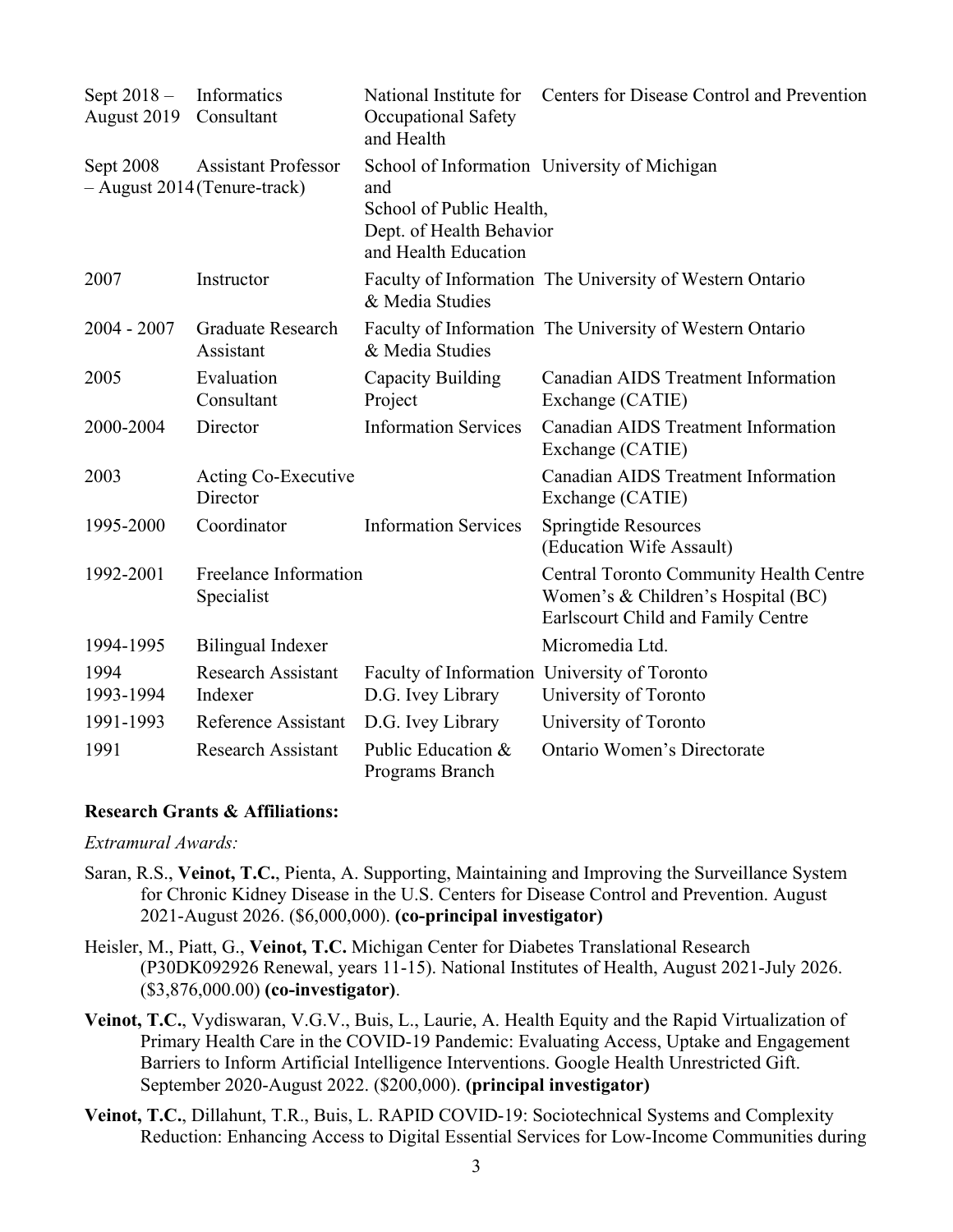a Public Health Crisis. National Science Foundation. Division of Information & Intelligent Systems. Cyber-Human Systems (CHS) Program, Award #2031662, October 2020-September 2021. (\$199,931). **(principal investigator)**

- Young, S., **Veinot, T.C.,** Dillahunt, T.R. Shared Mobility for Patients in Northwest Detroit. Health Endowment Fund, Community Health Impact grant #R-2001-145243 to Covenant Community Care, Inc., June 2020-May 2022. (\$70,180) **(UM principal investigator)**
- **Veinot, T.C.**, Dillahunt, T.R.. REU Supplement for CHS: Small: Collaborative Research: Shared Mobility Systems to Address Transportation Barriers of Underserved Urban and Rural Communities. National Science Foundation. Division of Information & Intelligent Systems. Cyber-Human Systems (CHS) Program, 2020. September 2020-August 2021. (\$8,000). **(principal investigator)**
- **Veinot, T.C.**, Dillahunt, T.R., Shih, P., Berrocal, V. G. CHS: Small: Collaborative Research: Shared Mobility Systems to Address Transportation Barriers of Underserved Urban and Rural Communities. National Science Foundation. Division of Information & Intelligent Systems. Cyber-Human Systems (CHS) Program, Award #1910281. January 2020-December 2022. (\$783,175). **(principal investigator)**
- **Veinot, T.C.** Social Determinants of Health Data: Bridging Clinic and Community to Improve Healthcare Outcomes. Parkview Health System Contract, September 2019-May 2021 (\$88,009). **(principal investigator)**
- **Veinot, T.C.**, Saran, R., Krein, S., Gillespie, B., Zheng, K, Bragg-Gresham, J. Enhancing the cardiovascular safety of hemodialysis care: a cluster-randomized, comparative effectiveness trial of multimodal provider education and patient activation interventions. Patient-Centered Outcomes Research Institute. Improving Healthcare Systems, IHS-1503-278481. November 2016-September 2021. (\$7,321,538). **(principal investigator)**
- Saran, R. **Veinot, T.C.**, Vydiswaran, V.G., Gillespie, B., Bragg-Gresham, J., Shahinian, V., Singh, K. Predictive Analytic and Geospatial Approaches to Enable Targeted Prevention and Slowing of the Progression of Kidney Disease among U.S. Veterans. Broad Agency Announcement (BAA) for Kidney Disease 2017, VA118-17-R-2144. Department of Veterans Affairs Center for Innovation (VACI), (Development Phase, 12 months. Field Testing Phase, 12 months). (\$750,000) (\$59,065). **(co- investigator)**
- Heung, M., **Veinot, T.C,** Shahinian, V., Singh, K, Hi, Z., Hutton, D. Reducing Kidney Disease through Acute Kidney Injury Risk Prediction and Prevention. Broad Agency Announcement (BAA) for Kidney Disease 2017, VA118-17-R-2144. Department of Veterans Affairs Center for Innovation (VACI), (Development Phase, 12 months. Field Testing Phase, 12 months). (\$250,000) (\$69,386). **(co- investigator)**
- Benton, A. and **Veinot, T.C.** Text Messaging to Improve Treatment Antiretroviral Adherence among HIV Positive Youth (TXTXT). AIDS United. April 2018-April 2019. (\$133,501) (\$13,028) **(coprincipal investigator and subcontractor)**
- Iwashyna, T.J. and Sales, A. Training to Advance Care Through Implementation Science in Cardiac And Lung Illnesses (TACTICAL). NHLBI Research Career Development Programs in T4 Implementation Research (K12). (\$3,208,556.00). September 2017-August 2022. **(faculty mentor)**
- **Veinot, T.C.** and Siek, K. Sociotechnical Interventions for Health Disparity Reduction: A Research Agenda. Computing Community Consortium, Computing Research Association. April 2018. (\$76,907). **(co-principal investigator and workshop co-chair)**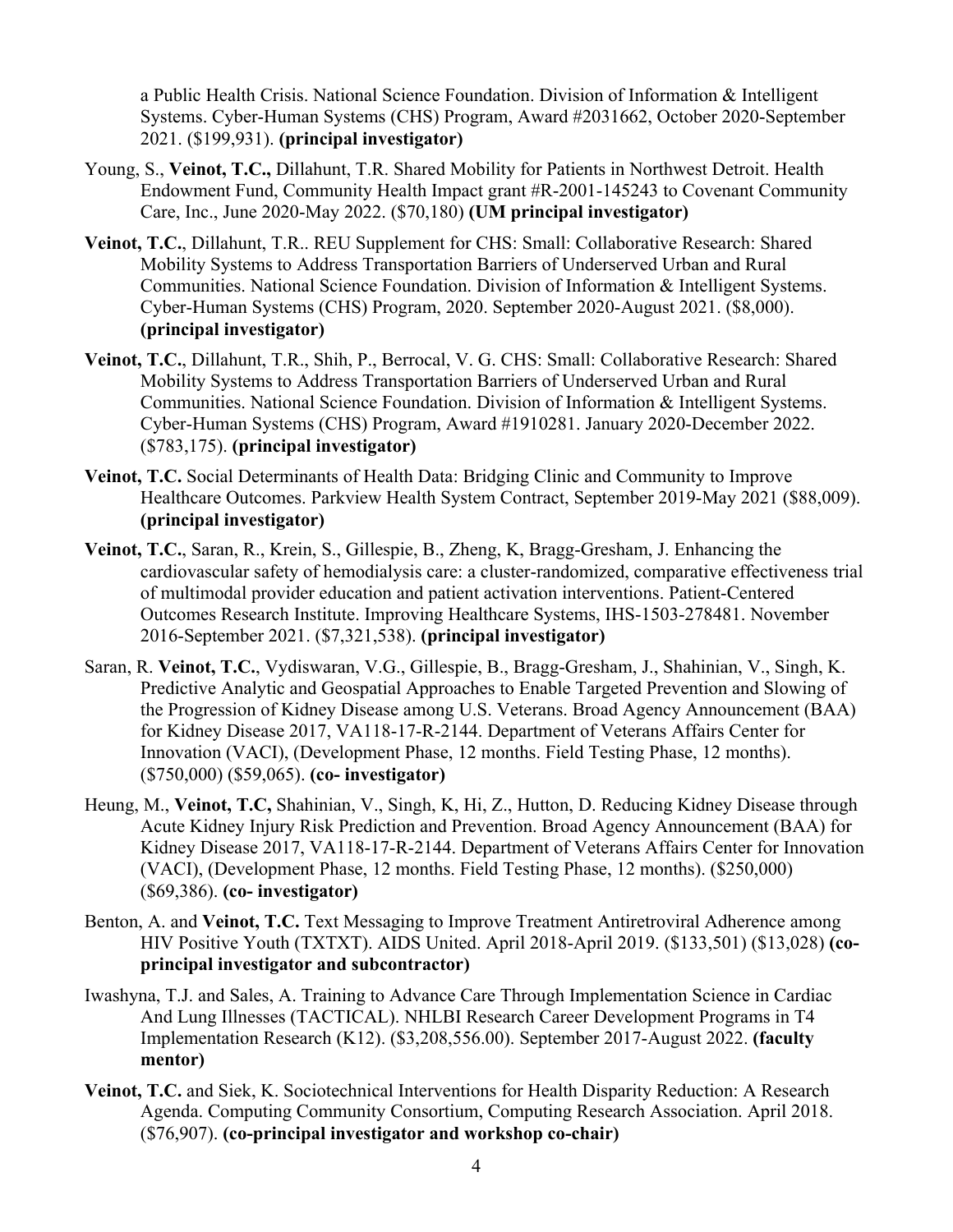- **Veinot, T.C.**, Berrocal, V., Clarke, P., Goodspeed. R., Romero, D. A "Big Data" Approach to Understanding Neighborhood Effects in Chronic Illness Disparities, Sloan & Moore Foundations (\$60,000), May 2015-April 2017. **(principal investigator)**
- **Veinot, T.C.** Families, Illness and Information: A Longitudinal, Ethnographic Study. Institute of Museum and Library Services, Early Career Development Award. July 2010-June 2014 (\$601,837). **(principal investigator)**
- Zimmerman, M.A., Campbell, B., Lindsay, W., Reischl, T., **Veinot, T.C.,** Parker, S., Little, R., Resnicow, K., Montgomery, J., Faulk, M. Using Social Networks and Technology to Promote Healthy Sexuality. Centers for Disease Control and Prevention. National Center for Chronic Disease Prevention and Health Promotion (NCCDPHP/CDC). Health Promotion and Disease Prevention Research Centers - Core Research Project, October 2009-September 2014. (\$4,799,984). **(co-investigator; 2% FTE)**
- **Veinot, T.C.** Enhancing the Community Health Information Infrastructure. Institute of Museum and Library Services, Collaborative Planning Grant. October 2011-October 2013 (\$49,957). **(principal investigator)**
- Lowery, J.C., Zheng, K., **Veinot, T.C.** Information-User-Task Fit And The Utility Of The Diabetes Cube. Department of Veteran's Affairs, June 2008-May 2009 (\$63,850). **(senior personnel)**.
- Harris, R.M., Rootman, I., Bella, L., Krajnak, J.A., **Veinot, T.C.** Rural HIV/AIDS Information Networks Study. Canadian Institutes for Health Research HIV/AIDS Community-Based Research Program, Operating Grant, May 2005-April 2007 (\$195,444). **(co-investigator)**.
- Goldberg, E., Flicker, S.E., Skinner, H.A., **Veinot, T.C.**, McClelland, A. & Read, S.E. The Positive Youth Project: Phase Two. Canadian Foundation for AIDS Research (CANFAR), October 2004 – September 2005 (\$80,000). **(co-investigator)**.
- Goldberg, E., Flicker, S.E., Skinner, H.R., **Veinot, T.C.**, McClelland, A. & Read, S.E. The Positive Youth Project: Phase One. Ontario HIV Treatment Network (OHTN), 2002 –2004 (\$50,000). **(co-investigator)**.

### *Extramural Proposals Under Review:*

Michigan Institute for Clinical and Health Research (MICHR) U54 CTSA Renewal. National Institutes of Health. March 2022-February 2027. **(co-investigator)**.

#### *Intramural Awards:*

- **Veinot, T.C.**, Pai, M., Moyer, C., Jones, L., Anthony, D. Racial Justice in Healthcare: Informatics and Data-Driven Approaches [Cluster Hire proposal for 5 Faculty]. University of Michigan WN21 Anti-Racism Faculty Hiring Initiative, 2021. **(School of Information lead)**
- **Veinot, T.C.** Neighborhood Effects: A Social Media Survey to Validate Health Behavior Measures and Assess Bias. University of Michigan Institute for Social Research, Population Dynamics and Health Program Seed Grant. (\$14,850). July 2020-August 2021. **(principal investigator)**.
- **Veinot, T.C.**, Dillahunt, T.R., Ringer, G. Shared Mobility Systems to Address Transportation Barriers of Underserved Urban Communities. Ginsberg Faculty Engagement Grant, University of Michigan. (\$3,750). September 2020-August 2021. **(principal investigator)**
- **Veinot, T.C.**, Dillahunt, T.R. Time dollars as alternative currency to address transportation scarcity within Detroit's low-income communities. Poverty Solutions, University of Michigan. September 2020-August 2021. (\$20,000) **(principal investigator)**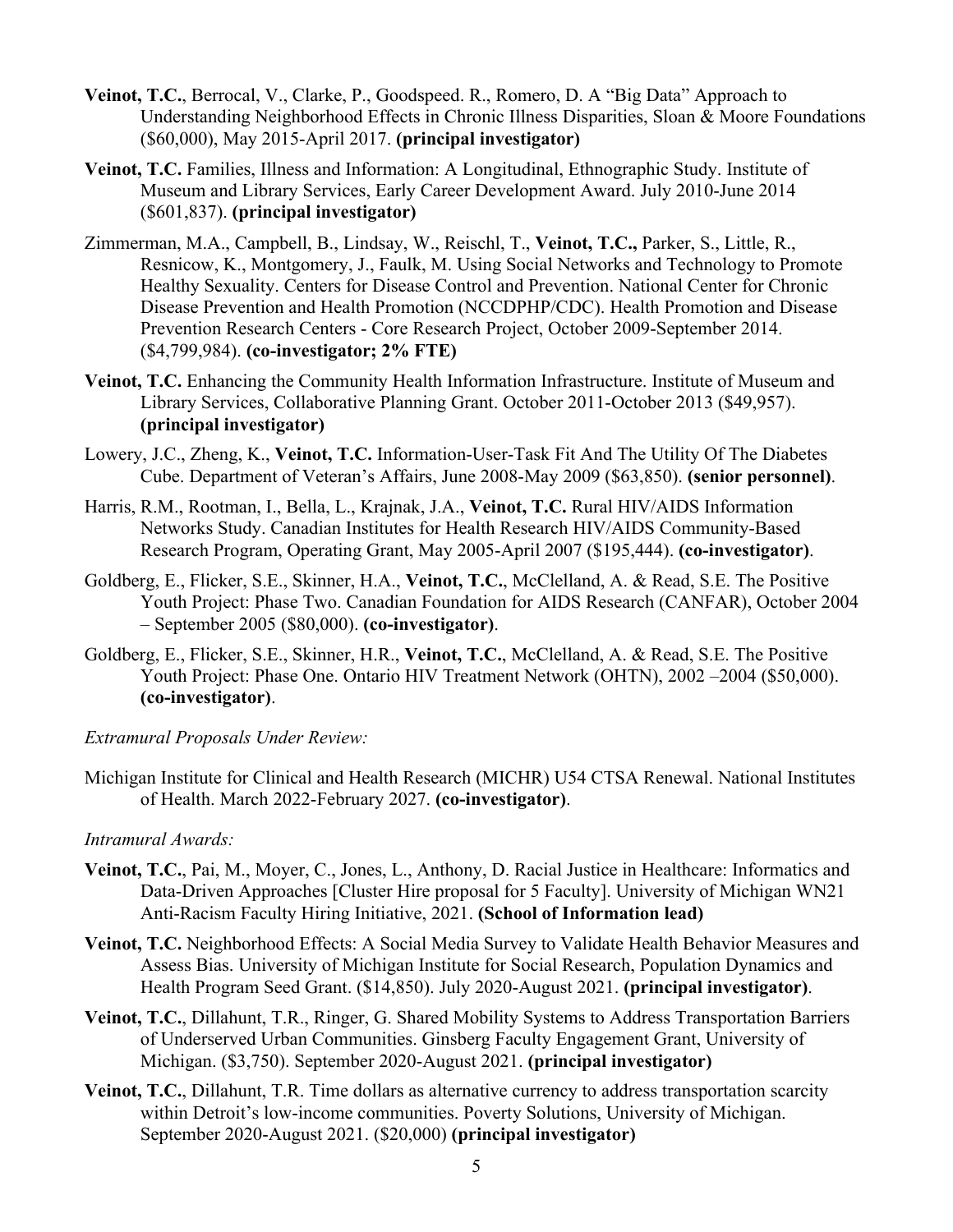- Vydiswaran, V.G.V., **Veinot T.C.**, Romero, D. Mining social media to characterize community health. Sustaining MCubed-initiated Research Grant by the Endowment for the Basic Sciences, University of Michigan Medical School. March 2019 – February 2020. (\$60,000) **(co-principal investigator)**
- Kahle, E., **Veinot, T.C.**, Loveluck, J. Developing a Stigma Reduction Intervention to Increase Uptake of HIV Testing and Prevention among MSM. Michigan Institute for Clinical and Health Research (MICHR), Community-University Partnership Seed (CUPS) Grant, March 2017-February 2018 (\$4,995). **(co-principal investigator).**
- **Veinot, T.C.**, Berrocal, V., Clarke, P., Goodspeed. R., Romero, D. A "Big Data" Approach to Understanding Neighborhood Effects in Chronic Illness Disparities, Social Sciences Annual Institute Round 6 (\$94,948) and MCubed (\$60,000), May 2015-April 2017. **(principal investigator)**
- **Veinot, T.C.** Consumer Health IT for African Americans: Closing the Gap. Rackham Graduate School, Spring/Summer Research Grants Program, May-August 2014 (\$10,409) **(principal investigator)**
- **Veinot, T.C.** Enhancing the Community Health Information Infrastructure. Detroit Community-Academic Urban Research Center. Partnership Formation Grant. July 2012-December 2013. (\$4,000). **(principal investigator)**
- **Veinot, T.C.**, Bauermeister, J.A., Loveluck, J. Building a Technology-Enhanced Social Network Intervention to Promote HIV Testing among Young Men who have Sex with Men (MSM): Pilot Study. Michigan Institute for Clinical and Health Research, Pilot and Collaborative Grant Program for Translational and Clinical Research, January 2009-December 2010 (\$24,994). **(coprincipal investigator; equal partners with J.A. Bauermeister)**
- Iwashyna, T., **Veinot, T.C.** Decision-Making About the Transfer of Heart Attack Patients from Non-Revascularization Hospitals: An Initial Qualitative Study. University of Michigan. Office of the Vice President for Research. Small Scale and Preliminary Project Grants. November 2009- October 2010 (\$15,000 in matching funds). **(co-investigator)**
- **Veinot, T.C.** Families, Illness and Information: Pilot Study. University of Michigan. Office of the Vice President for Research. Small Scale and Preliminary Project Grants. June 2010-May 2011 (\$15,000 in matching funds). **(principal investigator)**
- Zheng, K., Newman, M.W., **Veinot, T.C.** A Community-University Partnership to Develop Technology-Enhanced Patient-Empowerment Programs for People with Chronic Kidney Disease: Capacity Building, Feasibility Assessments, and Study Refinement. Michigan Institute for Clinical and Health Research, Pilot and Collaborative Grant Program for Translational and Clinical Research, September 2008-September 2009 (\$24,326). **(co- investigator; principal investigator for field study)**.

**Publications:** (Underline indicates students or post-doctoral fellows, \*indicates community partners)

Papers in Peer-Reviewed Journals:

Ancker, J.S., Benda, N.C., Reddy, M., Unertl, K., **Veinot, T.C.** Guidance for publishing qualitative research in informatics. *Journal of the American Medical Informatics Association (JAMIA).* 2021, 28(12): 2743–2748. **(Editor's Choice)** (17% acceptance rate). Online: https://academic.oup.com/jamia/article/28/12/2743/6372394?guestAccessKey=a179f078-e74c-4577-8a09-7214ed310a3f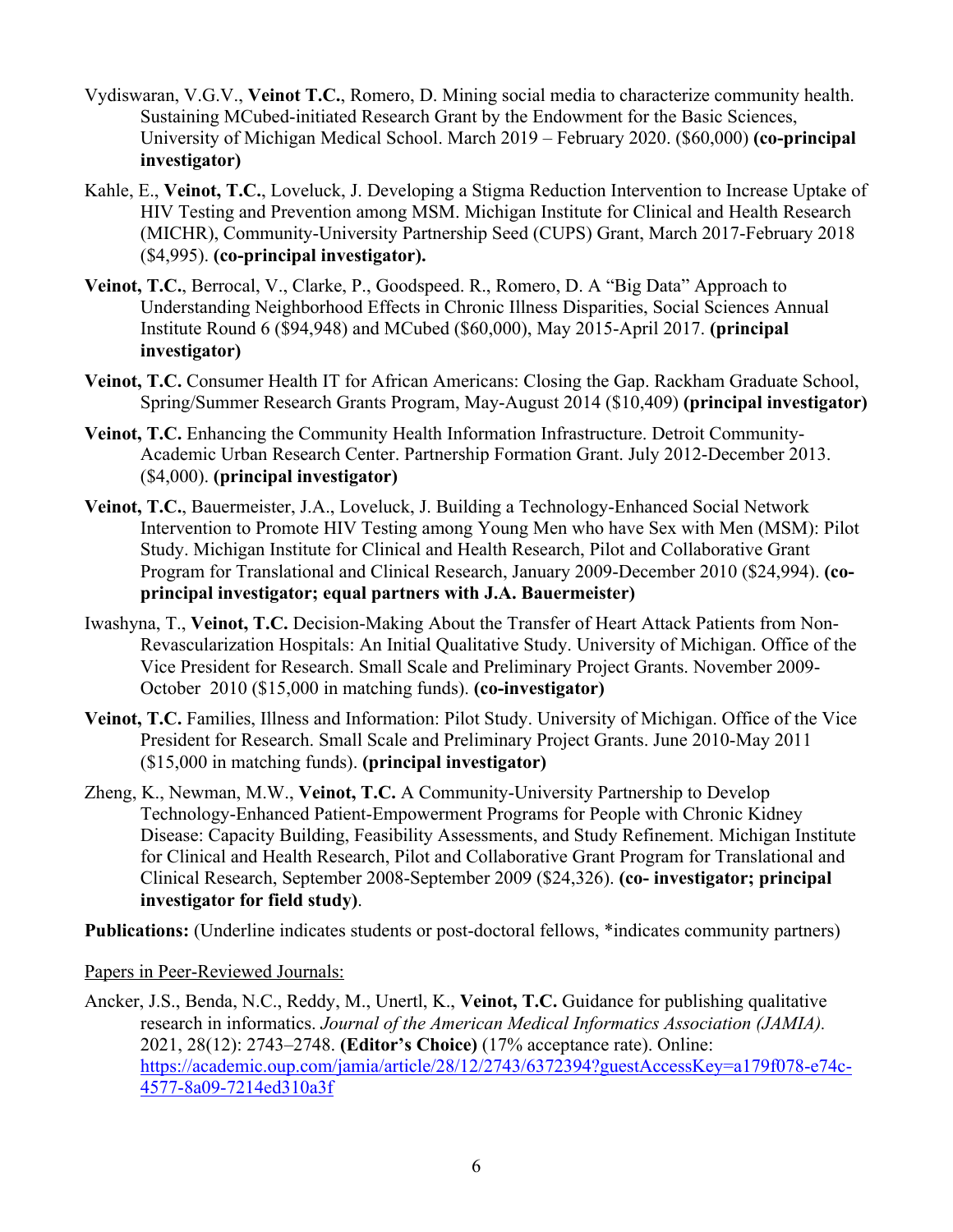- Williamson, A.K., Barbarin, A., Campbell, B.\*, Campbell, T.\*, Franzen, S., Reischl, T., Zimmmerman, M., **Veinot, T.C.** Uptake of and Engagement With an Online Sexual Health Intervention (HOPE eIntervention) Among African American Young Adults: Mixed Methods Study. *Journal of Medical Internet Research.* 2021, 23(7):e22203. Online: https://www.jmir.org/2021/7/e22203
- Su, N.M., Hardy, J., Vigil-Hayes, M., **Veinot, T.C.,** Comber, R. Introduction: Performing Rurality with Computing. *ACM Transactions on Computer-Human Interaction (TOCHI).* 2021, 28(3): 1-3. Online: https://dl.acm.org/doi/fullHtml/10.1145/3461832
- Willis, M., Brand Hein, L., Hu, Z., Saran, R., Argentina, M.\*, Bragg-Gresham, J., Krein, S., Gillespie, B., Zheng, K, **Veinot, T.C.** Usability Evaluation of a Tablet-Based Intervention to Prevent Intradialytic Hypotension in Dialysis Patients During In-Clinic Dialysis: Mixed Methods Study. *JMIR Human Factors.* 2021, 8(2): e26012. Online: https://humanfactors.jmir.org/2021/2/e26012
- Willis, M., Hu, Z., Saran, R., Argentina, M.\*, Bragg-Gresham, J., Krein, S., Gillespie, B., Zheng, K, **Veinot, T.C.** Feeling better on hemodialysis: User-centered design requirements for promoting patient involvement in the prevention of treatment complications. *Journal of the American Medical Informatics Association (JAMIA).* 2021:28(8):1612-1631. **(Editor's Choice)** (17% acceptance rate) Online: https://academic.oup.com/jamia/article/28/8/1612/6297149?login=true
- Shaw, J., Brewer, L., **Veinot, T.C.** Recommendations for Health Equity and Virtual Care Arising From the COVID-19 Pandemic: Narrative Review. *JMIR Formative Research.* 2021, 5(4): e23233. Online: https://formative.jmir.org/2021/4/e23233/
- Benda, N.C., **Veinot, T.C.**, Sieck, C.J., Ancker, J.S. 2020. Broadband Internet Access is a Social Determinant of Health!. *American Journal of Public Health.* 2020, 110: 1123-1125.
- Brown, L., **Veinot, T.C.** Information behavior and interpersonal control: Towards an understanding of conflictual information behavior in families managing chronic illness. *Journal of the Association for Information Science & Technology (JASIST).* 2021, 72(1): 66-82. (**Selection for 30-Year Retrospective on Information Behavior Research in JASIST:** https://asistdl.onlinelibrary.wiley.com/doi/10.1002/asi.24557)
- Costello, K., **Veinot, T.C.** A Spectrum of Approaches to Health Information Interaction: From Avoidance to Verification. *Journal of the Association for Information Science & Technology (JASIST).* 2020, 71(8): 871-886.
- Haimson, O.L., **Veinot, T.C.** Coming Out to Doctors, Coming Out to "Everyone:" Understanding the Average Sequence of Transgender Identity Disclosures using Social Media Data. *Transgender Health.* 2020, 5(3): 158-165.
- Kuo, P-Y, Saran, R., Argentina, M.\*, Heung, M., Gillespie, B., Bragg-Gresham, J., Krein, S., **Veinot, T.C.** Cramping, Crashing, Cannulating, and Clotting: A Qualitative Study of Patients' Definitions of a "Bad Run" on Hemodialysis. *BMC Nephrology.* 2020, 21:Article 7. Available: https://rdcu.be/b2jg3
- Vydiswaran, V.G.V., Romero, D., Zhao, X., Yu, D., Gomez-Lopez, I.N., Lu, J.X., Iott, B., Baylin, A., Clarke, P.J., Berrocal, V., Goodspeed, R., **Veinot, T.C.** Uncovering the relationship between food-related discussion on Twitter and neighborhood characteristics, *Journal of the American Medical Informatics Association (JAMIA)*. 2020, 27(2):254-264.
- **Veinot, T.C.**, Pierce, C. Materiality in Information Environments: Objects, Spaces and Bodies in Three Outpatient Hemodialysis Facilities. *Journal of the Association for Information Science & Technology (JASIST).* 2019, 70(12):1324–1339.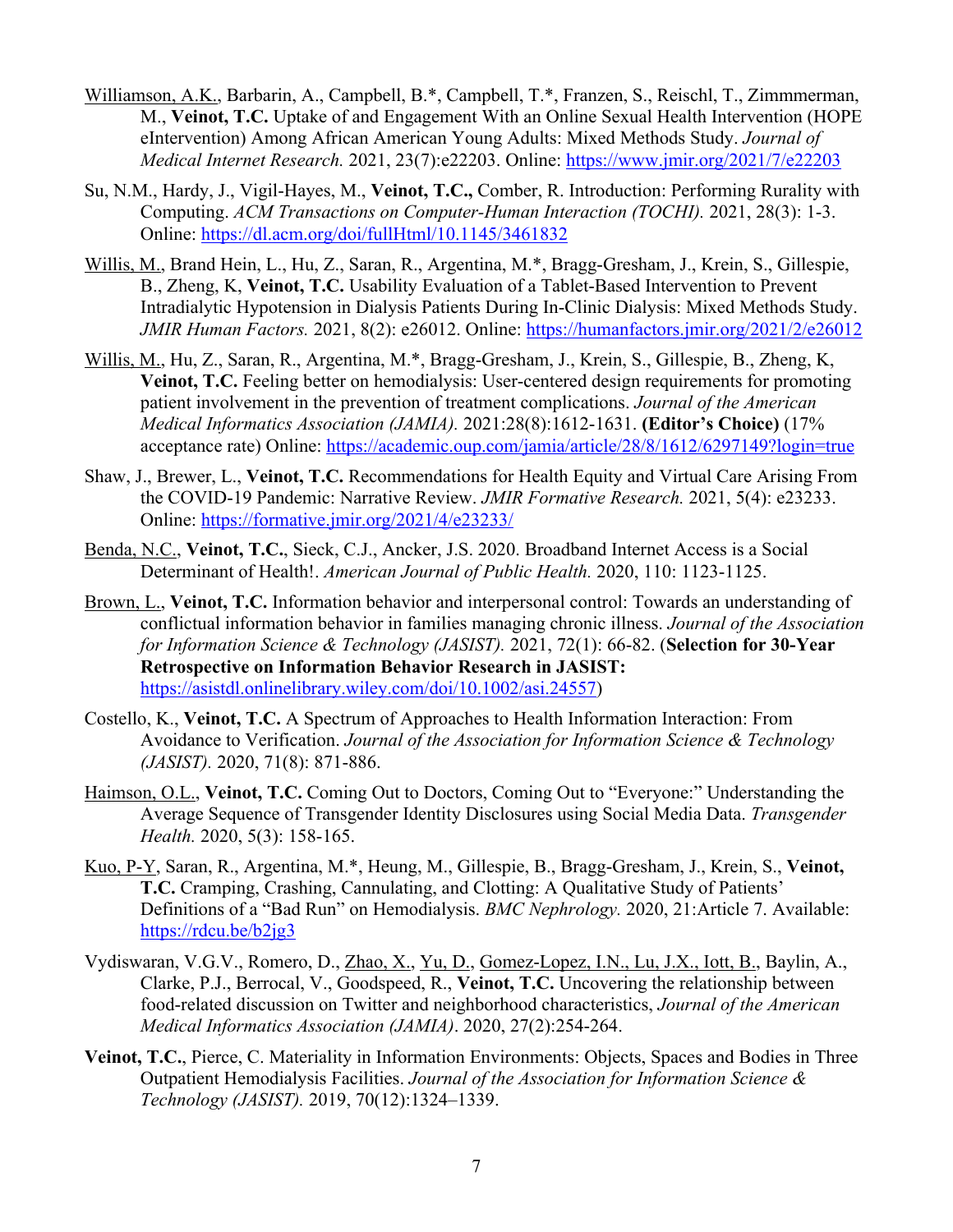- **Veinot, T.C.**, Ancker, J.S., Bakken, S. Health Informatics and Health Equity: Improving our Reach and Impact. *Journal of the American Medical Informatics Association (JAMIA).* 2019, 26(8-9): 689- 695.
- Senteio, C., Adler-Milstein, J., Richardson, C., **Veinot, T.C.** Psychosocial Information Use for Clinical Decisions in Diabetes Care. *Journal of the American Medical Informatics Association (JAMIA).* 2019, 26(8-9): 813-824. **(Editor's Choice)**
- **Veinot, T.C.**, Ancker, J.S., Cole-Lewis, H., Mynatt, Elizabeth D., Parker, A.G., Siek, K., Mamykina, L. Levelling up: On the Potential of Upstream Health Informatics Interventions to Enhance Health Equity. *Medical Care.* 2019, 57: S108-S114.
- Shen, Y., Clarke, P.J., Gomez, I.N., Hill, A.B.\*, Romero, D., Goodspeed. R., Berrocal, V., Vydiswaran, V.G.V., **Veinot, T.C.** Using Social Media to Assess the Community Food Store Environment: Comparing Yelp Reviews with a Direct Observation Audit Instrument for Grocery Stores. *Public Health Nutrition.* 2019, 22(2): 257-264.
- Goodspeed, R., **Veinot, T.C.,** Berrocal, V., Clarke, P.J., Gomez-Lopez, I.N, Hardy, J.K, James, K., Pildes, R, Romero, D., Wang, B., Vydiswaran, V.G.V., Yan, X. Comparing the Usefulness of GPS Devices and Smartphones for Assessing Urban Activity Spaces. *JMIR mHealth and uhealth.* 2018 Aug; 6(8): e168.
- Jones, L, Wright, K.D., Friedman, J.P., Jack. A.P., Fresco, D.M., **Veinot, T.C.**, Sattar, A., Moore, S.M.**.**  The Relationships between Health Information Behavior and Neural Processing in African Americans with Prehypertension. *Journal of the Association for Information Science & Technology (JASIST).* 2019, 70(9): 968-990.
- Senteio, C., Adler-Milstein, J., Richardson, C., **Veinot, T.C.** The Influence of Electronic Health Records on the Collection and Use of Psychosocial Information for Diabetes Care. *International Journal of Medical Informatics (IJMI).* 2018, 113: 9-16. (5 Year Impact Factor: 2.927)
- Dillahunt, T., **Veinot, T.C.** Getting There: Barriers and Facilitators to Transportation Access in Underserved Communities. *ACM Transactions on Computer-Human Interaction (TOCHI).* 2018, 25: 1-39.
- **Veinot, T.C.,** Mitchell, H., Ancker, J.S. Good intentions are not enough: Taking action to ensure that informatics interventions do not worsen inequality. *Journal of the American Medical Informatics Association (JAMIA).* 2018, 25: 1080-188. (Acceptance rate: 24.2%; 5 Year Impact Factor: 4.329) **("Highly Cited" Special Collection in 2021:** https://academic.oup.com/jamia/pages/highly-cited)
- Iott, B.E., **Veinot, T.C.**, Loveluck, J.\*, Kahle, E., Golson, L.\*, Benton, A.\* Comparative analysis of recruitment strategies in a study of men who have sex with men (MSM) in Metropolitan Detroit. *AIDS & Behavior.* 2018, 22: 2296–2311. (5 Year Impact Factor: 4.012)
- Hardy, J.K., **Veinot, T.C.**, Yan, X., Berrocal, V., Clarke, P., Goodspeed. R., Gomez-Lopez, I.N., Romero, D., Vydiswaran, V.G.V. User Acceptance of Location-Tracking Technologies in Health Research: Implications for Study Design and Data Quality. *Journal of Biomedical Informatics (JBI).* 2018, 79: 7-19. (5 Year Impact Factor: 3.233)
- **Veinot, T.C.** Senteio, C., Hanauer, D., Lowery, J. C, Comprehensive Model of Clinical Information Interaction in the Primary Care Setting: Results of a "Best-Fit" Framework Synthesis. *Journal of the American Medical Informatics Association (JAMIA).* 2018, 25(6): 746–758. (Acceptance rate: 24.2%; 5 Year Impact Factor: 4.329)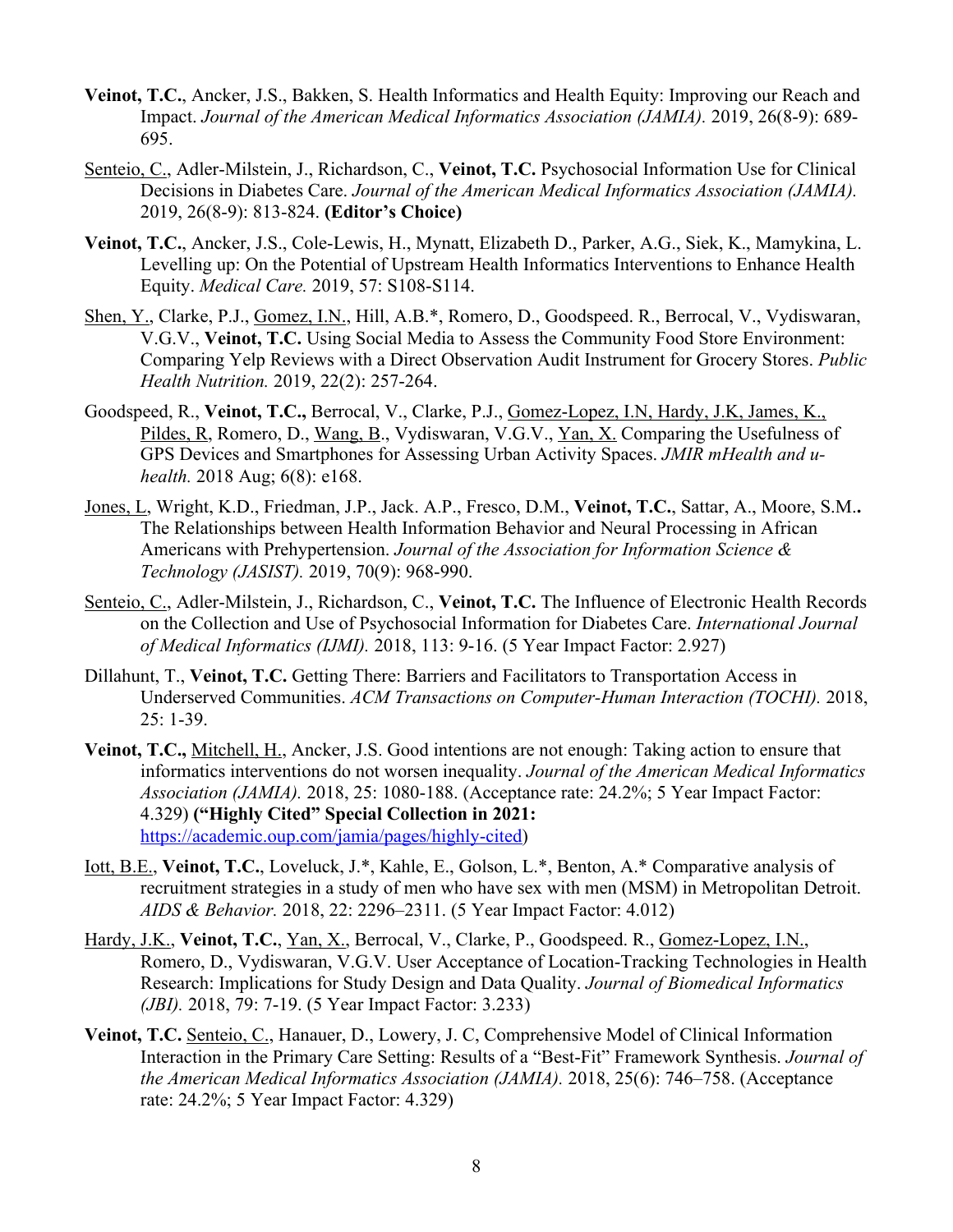- Jones, L.M., **Veinot, T.C.**, Pressler, S.J., Coleman-Burns, P., McCall, A. Predictors of Information Use to Self-Manage Blood Pressure in African American Women. *Journal of Immigrant and Minority Health.* 2018, 20: 569-576. (5 Year Impact Factor: 1.685)
- Jones, L.M., **Veinot, T.C.**, Pressler, S.J. Cell Phone Information Seeking Explains Blood Pressure in African American Women. *Western Journal of Nursing Research.* 2018, 40(5): 617-632. (5 Year Impact Factor: 1.426)
- Jones, L.M., Wright, K.D., Wallace, M.K., **Veinot, T.C.** "Take an opportunity whenever you get it": Information Sharing among African American Women with Hypertension. *Journal of the Association for Information Science & Technology (JASIST).* 2018, 69(1): 168-171. (Acceptance rate: 34%; 5 Year Impact Factor: 2.113)
- Gomez-Lopez, I.N., Clarke, P.J., Hill, A.B.\*, Goodspeed, R., Berrocal, V., Vydiswaran, V.G., **Veinot, T.C.** Using Social Media to Identify Sources of Healthy Food in Urban Neighborhoods. *Journal of Urban Health.* 2017, 94(3): 429-436. (5 Year Impact Factor: 2.895)
- **Veinot, T.C.**, Caldwell, E., Loveluck, J.\*, Arnold, M.P., Bauermeister, J.A. The role of social network structure and function in HIV testing among young men who have sex with men (YMSM). *AIDS & Behavior*. 2016, 20: 2739-2761. (5 Year Impact Factor: 4.012)
- Barbarin, A.M., Klasnja, P., **Veinot T.C.** Good or Bad, Ups and Downs, and Getting Better: Use of Personal Health Data for Temporal Reasoning in Chronic Illness. *International Journal of Medical Informatics (IJMI).* 2016, 94: 237-245. (5 Year Impact Factor: 2.927)
- Unertl, K.M., Schaefbauer, C.L., Campbell, T.\*, Senteio, C., Siek, K.A., Bakken, S., **Veinot, T.C.** Integrating Community-Based Participatory Research and Informatics Approaches to Improve the Engagement and Health of Underserved Populations. *Journal of the American Medical Informatics Association (JAMIA).* 2016, 1(1): 60-73. (Acceptance rate: 24.2%; 5 Year Impact Factor: 4.329)
- Valdez, R.S., Holden, R., Novak, L., **Veinot, T.C.** Technical infrastructure implications of the patient work framework [Correspondence]. *Journal of the American Medical Informatics Association (JAMIA).* 2015, 22(e1): e213-e215. (Acceptance rate: 24.2%; 5 Year Impact Factor: 4.329)
- Valdez, R.S., Holden, R., Novak, L., **Veinot, T.C.** Transforming consumer health informatics through a patient work framework: connecting patients to context. *Journal of the American Medical Informatics Association (JAMIA).* 2015, 22 (1): 2-10. (Acceptance rate: 24.2%; 5 Year Impact Factor: 4.329)
- Wolf, C.T., **Veinot, T.C.** Struggling for space and finding my place: An interactionist perspective on everyday use of biomedical information. *Journal of the Association for Information Science & Technology (JASIST).* 2015, 66(2), 282-296. (Acceptance rate: 34%; 5 Year Impact Factor: 2.113)
- Senteio, C., **Veinot, T.C**. Trying to make things right: Adherence work in high-poverty, African American neighborhoods*. Qualitative Health Research.* 2014, 24(12), 1745-1756. (5 Year Impact Factor: 2.372)
- Meadowbrooke, C.C., **Veinot, T.C.,** Bauermeister, J., Hickock, A., Loveluck, J\*. Information behavior and HIV testing intentions among young men at risk for HIV/AIDS. *Journal of the American Society for Information Science & Technology (JASIST).* 2014, 65(3):609-620. (Acceptance rate: 34%; 5 Year Impact Factor: 2.113)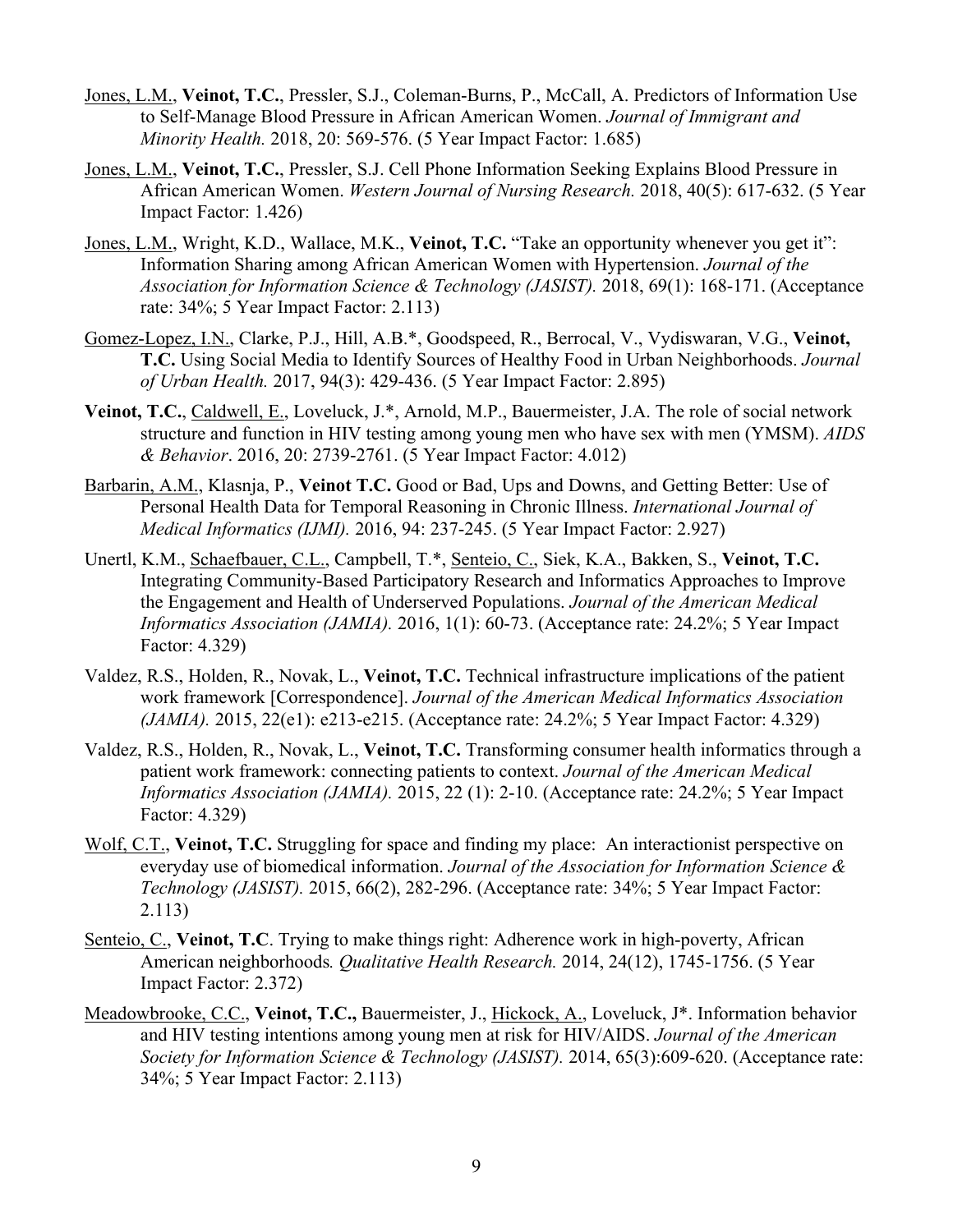- Bauermeister, J., Hickock, A., Meadowbrooke, C.C., **Veinot, T.C.,** Loveluck, J.\* Safer sex self-efficacy among young men who have sex with men: HIV/AIDS risk behaviors by partner type. *AIDS & Behavior.* 2014, 18(1):69-77. (5 Year Impact Factor: 4.012)
- **Veinot, T.C.**, Campbell, T.R.\*, Kruger, D., Grodzinksi, A., Franzen, S. A question of trust: Usercentered design requirements for an informatics intervention to promote the sexual health of African-American youth. *Journal of the American Medical Informatics Association (JAMIA).* 2013, 20(4):758-765. (Acceptance rate: 24.2%; 5 Year Impact Factor: 4.329) **(AMIA 2014 "Year in Review" Selection)**
- **Veinot, T.C.** Regional HIV/AIDS information environments and information acquisition success. *The Information Society***.** 2013, 29(2):88-112. (Acceptance rate: 12.6%; 5 Year Impact Factor: 1.576)
- Veinot, T.C., Bauermeister, J.A., Loveluck, J.\*, Meadowbrooke, C.C., Hickock, A. How "community" matters for how people interact with information: Mixed methods study of young men who have sex with other men. *Journal of Medical Internet Research (JMIR).* 2013, 15(2), e33:1-22. Available: http://www.jmir.org/2013/2/e33/ (Acceptance rate: 25%; 5 Year Impact Factor: 5.357)
- Kimmel, A., Williams, T., **Veinot, T.C.**, Campbell, B., Campbell, T., Valacak, M., Kruger, D. 'I make sure I am safe and I make sure I have myself in every way possible': African-American youth perspectives on sexuality education. *Sex Education: Sexuality, Society and Learning.* 2013, March; 13(2): 172-185. (Acceptance rate: 65%; 5 Year Impact Factor: unavailable)
- **Veinot, T.C.**, Bosk, E.A., Iwashyna, T.J. Revenue, relationships and routines: The Social organization of AMI patient transfers in the United States. *Social Science & Medicine***.** 2012, November; 75(10): 1800-1810. (Acceptance rate: 11%; 5 Year Impact Factor: 3.479)
- **Veinot, T.C.** and Williams, K. Following the "community" thread from sociology to information behavior and informatics: Uncovering theoretical continuities and research opportunities. *Journal of the American Society for Information Science & Technology (JASIST).* 2012, May; 63(5): 847–864. (Acceptance rate: 34%; 5 Year Impact Factor: 2.113)
- **Veinot, T.C.**, Harris, R.M. Talking about, knowing about HIV/AIDS in Canada: A rural-urban comparison. *Journal of Rural Health.* 2011, Summer; 27(3): 310-318. (Acceptance Rate: 22%; 5 Year Impact Factor: 1.589)
- Bosk, E.A., **Veinot, T.C.**, Iwashyna, T.J. Which patients, and where: A Qualitative study of AMIrelated patient transfers from community hospitals. *Medical Care.* 2011, June; 49(6): 592-598. (Acceptance Rate: 17%; 5 Year Impact Factor: 3.974)
- **Veinot, T.C.** A Multilevel model of HIV/AIDS information/help network development. *Journal of Documentation.* 2010, Nov; 66(6): 875-905. (Acceptance Rate: 30%; 5 Year Impact Factor: **1.365) (Outstanding Paper Award, Literati Network Awards for Excellence 2011)**
- Perry, E.E.\*, Zheng, K., Grogan-Kaylor, A., Newman, M.W., **Veinot, T.C.** Assessing the effect of a technology-based peer-mentoring intervention on renal teams' perceived knowledge and comfort level working with young adults on dialysis. *Journal of Nephrology Social Work.* 2010, Summer; 33:8-12. (Acceptance rate: 70%) (Invited paper)
- **Veinot, T.C.** Interactive acquisition and sharing: Understanding the dynamics of HIV/AIDS information networks. *Journal of the American Society for Information Science & Technology (JASIST).* 2009, Nov; 60(11):2313-2332. (Acceptance rate: 34%; 5 Year Impact Factor: 2.113)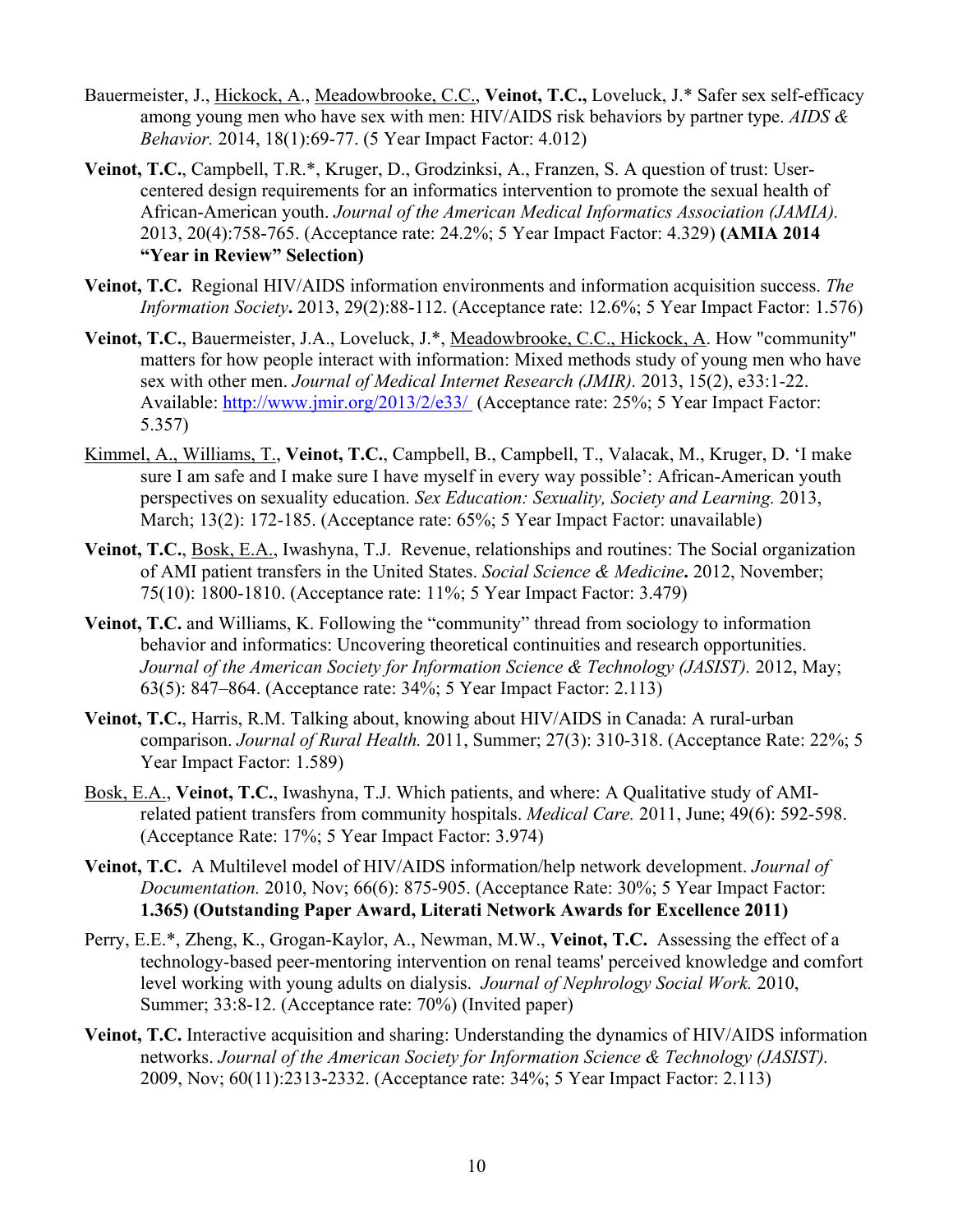- **Veinot, T.C.** "The Eyes of the power company": Workplace information practices of a vault inspector. *The Library Quarterly***.** 2007, April; 77(2): 157-180. (Acceptance rate: 18-19%; 5-Year Impact Factor: 0.810)
- **Veinot, T.C.** The Case for an integrated approach to HIV/AIDS prevention, support and treatment services in Canada. *Journal of HIV/AIDS and Social Services*. 2006, 5(3/4): 181-199. **(Used by a national non-profit in Canada to redesign its information service model)**
- **Veinot, T.C.**, Harris, R.M., Bella, L., Rootman, I., Krajnak, J. HIV/AIDS information exchange in rural communities: Preliminary findings from a three province study. *Canadian Journal of Information and Library Science***.** 2006, Sept/Dec; 30(3/4): 271-290. (Acceptance rate: 35%) **(Canadian Association for Information Science Best Conference Paper Award)**
- **Veinot, T.C.**, Flicker, S.E., Skinner, H.A., McClelland, A.\*, Saulnier, P.\*, Read, S.E., Goldberg, E. "Supposed to make you better but it doesn't really": HIV-Positive youths' perceptions of HIV treatment. *Journal of Adolescent Health*. 2006, March; 38(3): 261-267. (Acceptance rate: 13%; 5 Year Impact Factor: 4.016)
- Flicker, S.E., Skinner, H.A., Read, S.E., **Veinot, T.C.**, McClelland, A.\*, Saulnier, P.\*, Goldberg, E. Falling through the cracks: Who is meeting the needs of HIV positive youth? *Canadian Journal of Public Health*. 2005, Jul/Aug; 96(4): 308-403. (Acceptance rate: 33%)
- Flicker, S.E., Goldberg, E., Read, S.E., **Veinot, T.C.**, McClelland, A.\*, Saulnier, P.\*, Skinner, H.A. HIV-Positive youth's perspectives on the Internet and e-Health. *Journal of Medical Internet Research (JMIR)*. 2004, Sept, 29; 6(3): e32. Available: http://www.jmir.org/2004/3/e32/ (Acceptance rate: 25%; 5 Year Impact Factor: 5.357)

#### *Under Review:*

- Iott, B.E., Loveluck, J.\*, Benton, A.\*, Golson, L.\*, Bauermeister, J.A., Kahle, E., **Veinot, T.C.** The impact of stigma on HIV testing decisions for gay, bisexual, queer and other men who have sex with men: A qualitative study. *BMC Public Health.* **(under second review)**
- Richards, O., Iott, B., Pater, K, Toscos, T., Wagner, S.R., Gottlieb, L.M., **Veinot, T.C.** "It's a mess sometimes": Patient perspectives on provider responses to healthcare costs, and how informatics interventions can help support cost-sensitive care decisions. *Journal of the American Medical Informatics Association (JAMIA).* **(revise & resubmit)**
- Kiessling, K., Iott, B., Pater, K, Toscos, T., Wagner, S.R., Gottlieb, L.M., **Veinot, T.C.** Health Informatics Interventions to Minimize Out-of-Pocket Medication Costs for Patients: What Providers Want. *JAMIA Open.* **(minor revisions)**

Papers in Peer-Reviewed Conference Proceedings:

*Note:* In computer and information sciences, conferences are top-tier publishing venues, with selectivity and impact often exceeding that of journals. See: http://portal.acm.org/citation.cfm?id=1743546.1743569

Dillahunt, T.R., Maestre, J.F., Kameswaran, V., Poon, E., Osorio, J., Gallardo, M.., Rasmussen, S.E., Shih, P.C., Bagley, A.\*, Young, S.L.A.\*, **Veinot, T.C.** Trust, Reciprocity, and the Role of Timebanks as Intermediaries to Address Healthcare Transportation Barriers. *40th ACM Conference on Human-Computer Interaction (CHI 2021).* **(accepted)**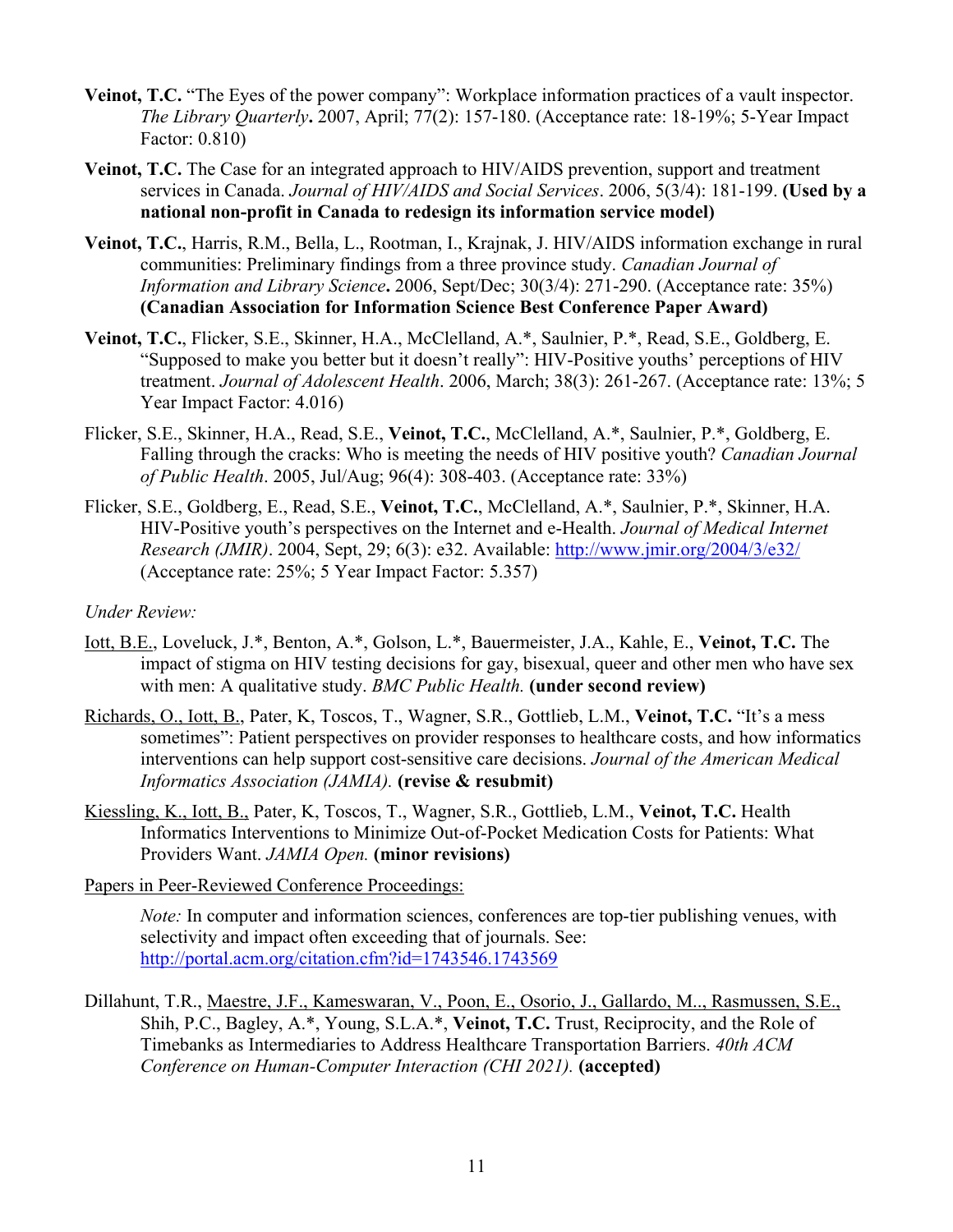- Brown, L., **Veinot, T.C.** Discrimination in Healthcare and LGBTQ+ Information and Care-Seeking Behaviors. *American Society for Information Science & Technology Annual Conference 2021.* (Acceptance rate: 58%) **(accepted)**
- Batool, A., Toyama, K., **Veinot, T.C.**, Fatima, B., Naseem, M Detecting Data Falsification by Front-line Development Workers: A Case Study of Vaccination in Pakistan. *39th ACM Conference on Human-Computer Interaction (CHI 2021)*. Online: https://doi.org/10.1145/3411764.3445630 (Acceptance rate: 26.3%)
- Maestre, F., Dillahunt, T.R., Theisz, A.A., Furness, M., **Veinot, T.C.**, Shih, P. Examining Mobility Among People Living with HIV in Rural Areas. *39th ACM Conference on Human-Computer Interaction (CHI 2021).* Online: https://doi.org/10.1145/3411764.3445086 (Acceptance rate: 26.3%)
- Iott, B.E., Eddy, C., Casanova, C. & Veinot, T.C. More than a Database: Understanding Community Resource Referrals within a Socio-Technical Systems Framework. *AMIA Annual Symposium Proceedings 2020.* Online: https://www.ncbi.nlm.nih.gov/pmc/articles/PMC8075446/ (Acceptance rate: 49.9%)
- Brown, L., **Veinot, T.C.** All in the family: A Descriptive analysis of family network change in families managing chronic illness. *American Society for Information Science & Technology Annual Conference 2020.* (Acceptance rate: 54%) Online: https://asistdl.onlinelibrary.wiley.com/doi/abs/10.1002/pra2.247
- Brown, L.K., **Veinot, T.C.** Resilience to Health Shocks: How do Family Information and Support Networks Respond to Unexpected Negative Health Events? *iConference 2020 Proceedings,* 1-7.
- Hardy, J.K., Wyche, S., **Veinot, T.C.** Rural HCI research: definitions, distinctions, methods, and opportunities. *22nd ACM Conference on Computer-Supported Cooperative Work and Social Computing (CSCW 2019)*, 1-20. (Acceptance rate: 31.1%)
- Kuo, P.-Y., Saran, R., Argentina, M.\*, Heung, M., Bragg-Gresham, J.L., Chatoth, D.\*, Gillespie, B., Krein, S., Wingard, R.\*, Zheng, K., **Veinot, T.C.** Development of a Checklist for the Prevention of Intradialytic Hypotension in Hemodialysis Care: Design Considerations Based on Activity Theory. *37th ACM Conference on Human-Computer Interaction (CHI 2019), May 4-9, Glasgow, Scotland, UK,*1-14. https://doi.org/10.1145/3290605.3300872 (Acceptance rate: 23.8%)
- Kameswaran, V., O'Modhrain, S., Pal, J., **Veinot, T.C.,** O'Neill, J. "We can go anywhere": How ridehailing is transforming transport for visually-impaired riders in Metropolitan India. *21st ACM Conference on Computer-Supported Cooperative Work and Social Computing (CSCW 2018)*, 1- 20. **(Best Paper Award)**
- Vydiswaran, V.G.V., Romero, D., Zhao, X., Yu, D., Gomez-Lopez, I.N., Lu, J.X., Iott, B., Baylin, A., Clarke, P.J., Berrocal, V., Goodspeed, R., **Veinot, T.C.** "Bacon Bacon Bacon'": Food-Related Tweets and Sentiment in Metropolitan Detroit. *12th International Conference on Web and Social Media (ICWSM'18),* 1-4**.**
- Barbarin, A.M., Saslow, L., Ackerman, M., **Veinot, T.C.** Toward Health Information Technology that Supports Overweight/Obese Women in Addressing Emotion- and Stress-Related Eating. *36th ACM Conference on Human-Computer Interaction (CHI 2018)*, 1-10*.*
- Blackwell, L., Hardy, J., Ammari, T., **Veinot, T.C.,** Lampe, C., Schoenebeck, S.Y. LGBT Parents and Social Media: Advocacy, Privacy, and Disclosure during Shifting Social Movements. *34th ACM Conference on Human-Computer Interaction (CHI 2016)*, 1-10. (Acceptance rate: 23%) **(Best Paper Honorable Mention, Top 5%)**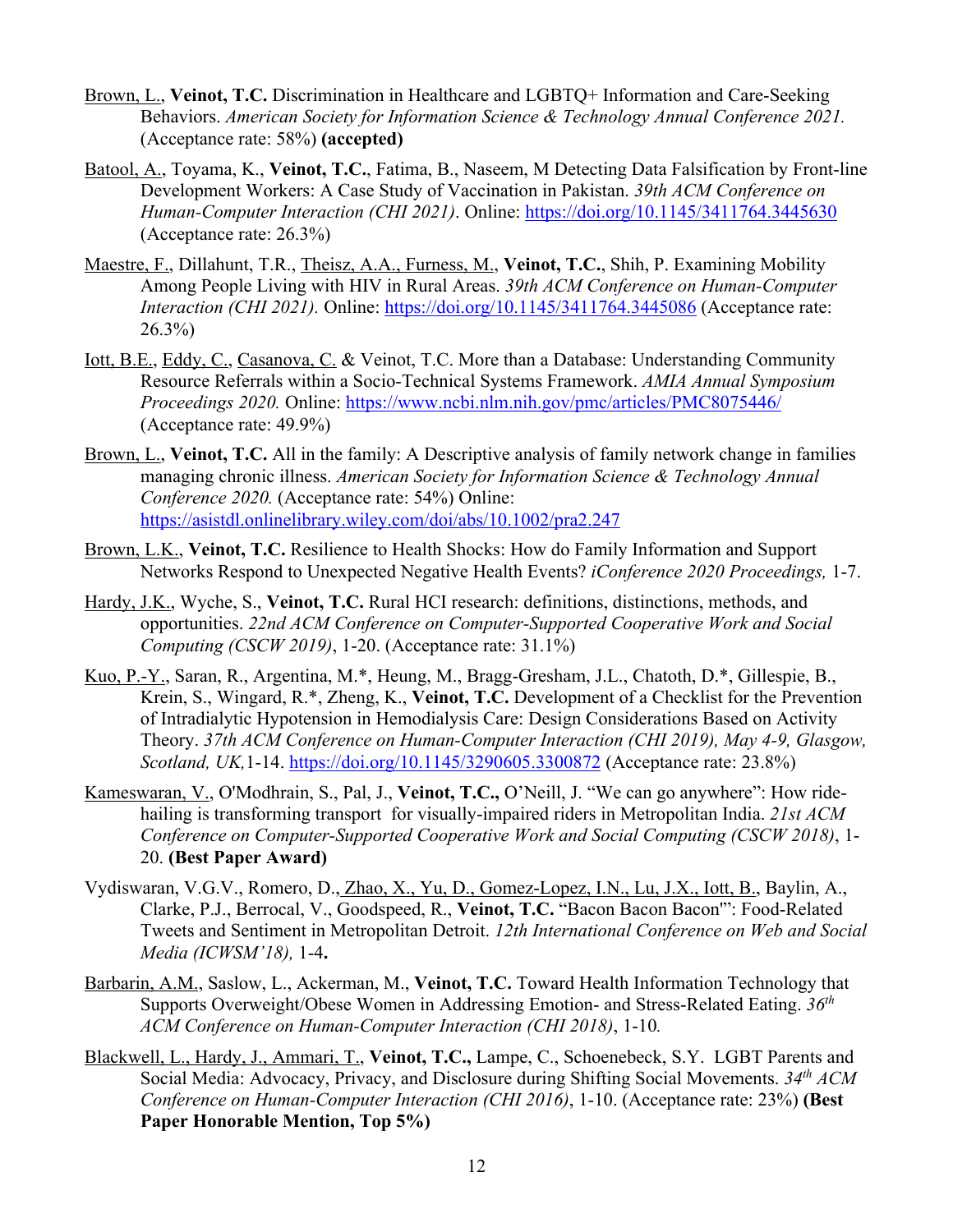- Barbarin, A.M., **Veinot, T.C.**, Klasnja, P. Taking Our Time: Chronic Illness and Time-Based Objects in Families. *18th ACM Conference on Computer-Supported Cooperative Work and Social Computing (CSCW 2015)*, 288-301. (Acceptance rate: 28.3%)
- Kaziunas, E., Ackerman, M., **Veinot, T.C.** Localizing Chronic Disease Management: Information Work and Health Translations. *American Society for Information Science & Technology Annual Conference,* 2013, 1-10. (Acceptance rate: 49%)
- **Veinot, T.C.**, Kim, Y.M., Meadowbrooke, C.C. Health information behavior in families: Supportive or irritating? *American Society for Information Science & Technology Annual Conference,* 2011; 1- 10. (Acceptance rate: 30%)
- **Veinot, T.C.**, Campbell, T.R.\*, Kruger, D., Grodzinksi, A., Franzen, S. Drama and danger: The opportunities and challenges of promoting youth sexual health through online social networks. *AMIA Annual Symposium Proceedings*, 2011. Available: http://www.ncbi.nlm.nih.gov/pmc/articles/PMC3243290/ (Acceptance rate: 19%)
- **Veinot, T.C.**, Souden, M., Zheng, K., Keith, R., Lowery, J.C. Using Electronic Health Record Systems in Diabetes Care: Emerging Practices. *Proceedings of the First ACM International Health Informatics Symposium*, 2010; 240-249. (Acceptance rate for oral presentations: 17%)
- **Veinot, T.C.** "We have a lot of information to share with each other": Understanding the value of peerbased health information exchange. *Information Research.* 2010, Dec; 15(4): paper 452. Available: http://informationr.net/ir/15-4/paper452.html (Proceedings of the 2010 Information Seeking in Context Conference in Murcia, Spain)
- **Veinot, T.C.**, Meadowbrooke, C.C., Newman, M.W., Zheng, K., Perry, E.E.\* Routines that ease the pain: The Information World of a Dialysis Clinic. American Society for Information Science & Technology Annual Conference, 2010; 1-4. Available: http://www.asist.org/asist2010/proceedings/proceedings/ASIST\_AM10/submissions/254\_Final\_ Submission.pdf (Acceptance rate for short papers: 24.5%)
- Zheng, K., Newman, M.W., **Veinot, T.C.**, Kim, H., Meadowbrooke, C.C., Perry E.E.\* Using online peer-mentoring to empower young adults with end-stage renal disease: A feasibility study. *AMIA Annual Symposium Proceedings*. 2010;942-6. Available: http://www.ncbi.nlm.nih.gov/pmc/articles/PMC3041447/
- **Veinot, T.C.**, Tilea, A.M., Kiser, M.A., Finkelstein, F.O., Eisele, G., Kotanko, P., Platinga, L.C., Powe, N.R., Geisse, L.S., Zhuo, X., Saran, R. Rural-Urban disparities in health related quality of life (HRQoL) among chronic kidney disease (CKD) patients: The Study of Treatment for Renal Insufficiency: Data and Evaluation (STRIDE). *American Society of Nephrology Renal Week Conference*, 2010. [Abstract]
- **Veinot, T.C.**, Zheng, K., Newman, M.W., Perry, E.E.\*, Meadowbrooke, C.C. Reducing health disparities in End Stage Renal Disease: An Online peer mentoring approach. 2010, CHI Workshop on Interactive Systems in Healthcare, April 10-11, Atlanta, GA. [Extended Abstract]
- Harris, R.M., **Veinot, T.C.**, Bella, L. A relational perspective on HIV/AIDS information behaviour in rural Canada. *Libri.* 2010, Jun; 60(2): 129-141. (Proceedings of the 2009 information: interactions and impact (I3) conference in Aberdeen, UK)
- **Veinot, T.C.** "A lot of people didn't have a chance to support us because we never told them...": Stigma management, information poverty and HIV/AIDS information/help networks. 2009, *American Society for Information Science & Technology Annual Conference*, Nov 8-11, Vancouver, BC. Available: http://www.asis.org/Conferences/AM09/open-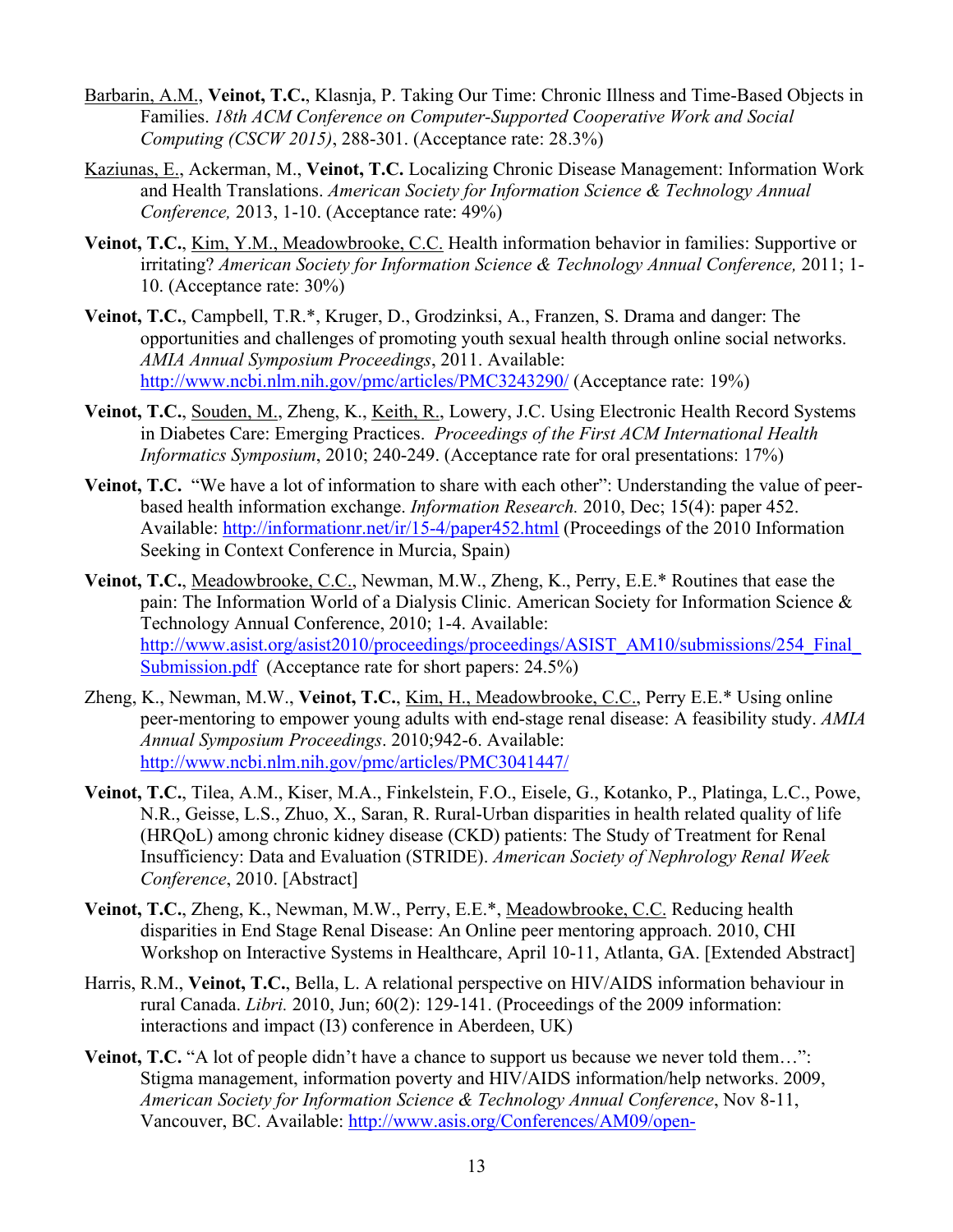### proceedings/papers/73.xml **(Best Information Behavior Conference Paper Award)**

### Book Chapters:

- Harris, R.M., **Veinot, T.C.,** Bella, L., Krajnak, J. (2011). "Beyond Tired of Driving that Far": HIV/AIDS information exchange in rural Canada. *Health in Rural Canada: A Canadian Perspective.* Editors: Kulig, J.C., Williams, A. Vancouver, BC: UBC Press, 299-315.
- **Veinot, T.C.** (2010). Power to the Patient? A Critical Examination of Patient Empowerment Discourses. *Configuring Health Consumers: Health Work and the Imperative of Personal Responsibility*. Editors: Harris, R.M, Wathen, N., Wyatt, S. New York: Palgrave Macmillan, 30-41.
- Harris, R.M., **Veinot, T.C.,** Bella, L., Rootman, I., Krajnak, J. (2008). Helpers, gatekeepers and the well-intentioned: the mixed blessing of HIV/AIDS informediation in rural Canada. *Health Information and Technology: Mediating Health Information in a Changing Socio-Technical Landscape.* Editors: Wathen, N., Wyatt, S., Harris, R.M. New York: Palgrave Macmillan, 167- 181.

### Published Workshop Reports and Research Agendas

- Siek, K., **Veinot, T.C.**, Mynatt. E. *Research Opportunities in Sociotechnical Interventions for Health Disparities.* Washington, DC: Computing Community Consortium, Computing Research Association. Available online: https://cra.org/ccc/wp-content/uploads/sites/2/2018/01/17602- CCC-Health-Disparities-ReportFinal.pdf **(Equal authorship with Dr. K. Siek)**
- Yarosh, L., Bakken, S., Borning, A., De Choudhury, M., Lampe, C., Mynatt, E., Schueller, S., **Veinot, T.C.** *Computational Support for Substance Use Disorder Prevention, Detection, Treatment, and Recovery*. Washington, DC: Computing Community Consortium, Computing Research Association. Available online: https://arxiv.org/ftp/arxiv/papers/2006/2006.13259.pdf

# Professional publications:

Veinot, T.C., Bash, N.\*, Bragg-Gresham, J., Dant, W.\*, Gillespie, B., Heung, M., Krein, S., Saran, R., Zheng, K. (2016). Changing routine practice to enhance the cardiovascular safety of hemodialysis care. *Nephrology News & Issues.* Available online: http://www.nephrologynews.com/enhancing-cardiovascular-safety-of-hemodialysis-care/

### Published working papers:

Harris, R.M., **Veinot, T.C.** (2004). The empowerment model and using e-health to distribute information. Vancouver, BC: Action for Health, Simon Fraser University and the Vancouver Coastal Health Research Institute, 1-28. Available: http://www.sfu.ca/~act4hlth/pub/working/Empowerment.pdf

### Dissertation:

**Veinot, T.C.** (2008) *Social Capital and HIV/AIDS Information/Help Exchange Networks in Rural Canada.* Unpublished doctoral dissertation, University of Western Ontario, London, Canada. **(ALISE/Eugene Garfield Doctoral Dissertation Competition, Honorable Mention)**

### Selected Presentations:

### *Refereed Conferences without Proceedings:*

Han, Y., Bragg-Gresham, J., Steffick, D., Zhang, X., Gillespie, B., **Veinot, T.C.**, Vydiswaran, V.G.V., Wyncott, A., Weitzel, W., Singh, K., Crowley, S.T., Saran, R. Social determinants of health (SDOH), Environmental Inequities and End-stage Renal Disease (ESRD) among US Veterans: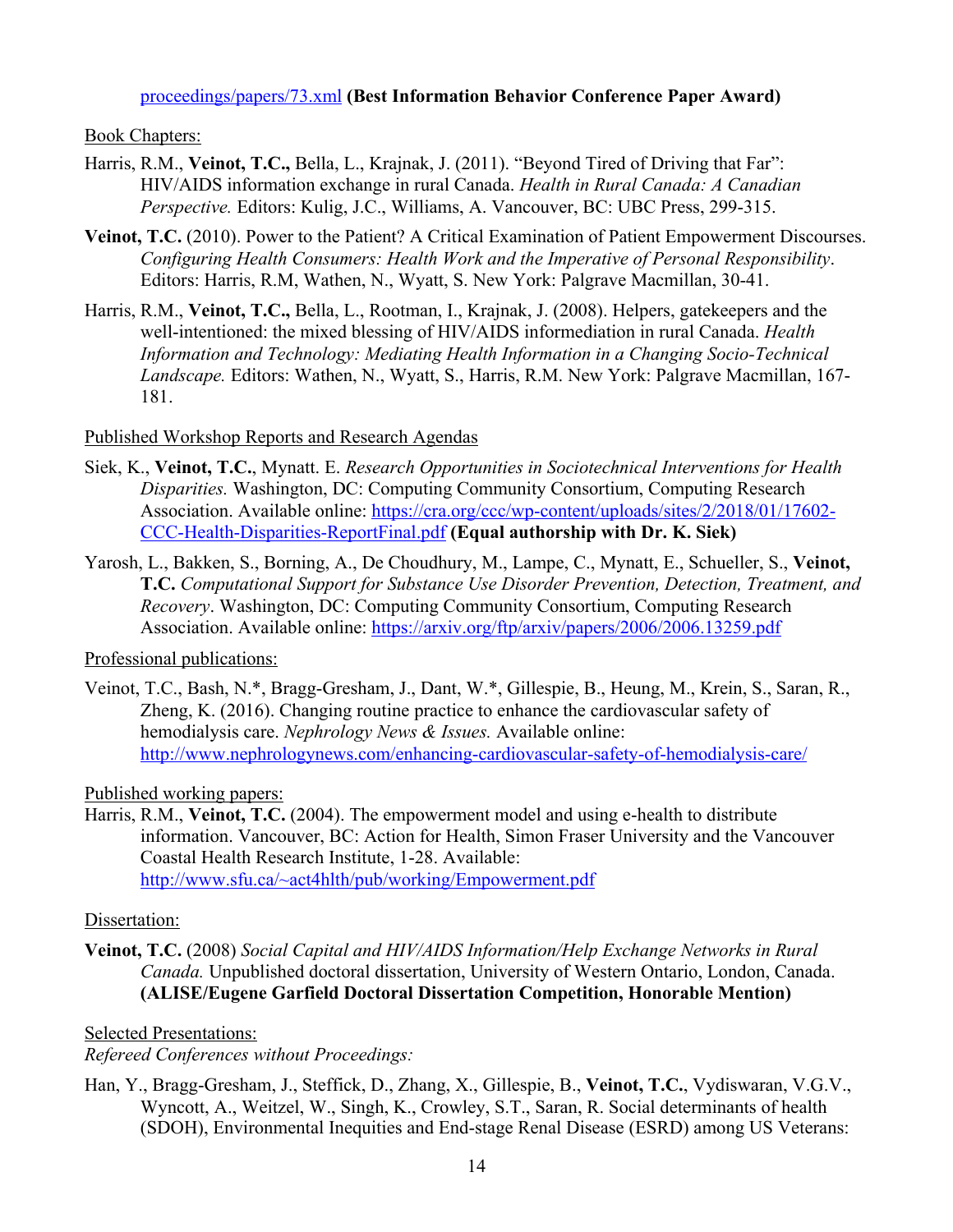an Integration of Ecological and Spatial Approaches. *American Society of Nephrology (ASN) Annual Conference 2021* Abstract # 3610046 [Poster].

- Bragg-Gresham, J., Gillespie, B., Singh, K., Zhang, X., Han, Y., Steffick, D., Shahinian, V., Weitzel, W., Vydiswaran, V.G.V., **Veinot, T.C.**, Crowley, S.T., Saran, R. Developing a Prediction Model for Incidence of Newly Detected Chronic Kidney Disease (CKD) among US Veterans, 2009- 2018. *American Society of Nephrology (ASN) Annual Conference 2021* Abstract # 3611585 [Poster].
- Iott, B.E., Pater, J., Wagner, S., Toscos, T., **Veinot, T.C.** Opportunities to Improve Social Determinants of Health Screening Implementation Through Training and Support for Providers: Implications for Health Information Technology. *2021 AMIA Annual Symposium.* [Podium Presentation]
- Williamson, A.K., Brown, L.K., Veinot, T.C., Anthony, D.L. Lesbian, Gay, and Bisexual Patient Perceptions of Collaborative Communication: Implications for Access to Health Information. *2021 AMIA Annual Symposium.* [Podium Presentation]
- Sharko, M., Benda, N.C., **Veinot, T.C.**, Sieck, C., Ancker, J.S. Broadband Internet Access as a Social Determinant of Health With Impacts on Health Disparities During COVID-19. *2021 AMIA Annual Symposium.* [Panel]
- Ancker, J.S., Unertl, K., **Veinot, T.C.** Publishing Your Qualitative Research in Health Informatics Journals: An Instructional Workshop. *2021 AMIA Annual Symposium.* [Workshop]
- Kiessling, K., Iott, B., Toscos, T., Pater, J., Wagner, S., **Veinot, T.C.**, Using geocoded social media data to assess physical activity levels of communities: a study of Twitter users from Metropolitan Detroit. *2020 Workgroup on Interactive Systems in Healthcare (WISH) Symposium at the American Medical Informatics Association Conference.* November 2020. [Original Research Oral Presentation].
- Iott, B., **Veinot, T.C.**, Yu, D., Beals, A., Romero, D., Vydiswaran, V.G.V. Using geocoded social media data to assess physical activity levels of communities: a study of Twitter users from Metropolitan Detroit. *2020 Workgroup on Interactive Systems in Healthcare (WISH) Symposium at the American Medical Informatics Association Conference.* November 2020. [Original Research Oral Presentation].
- Williamson, A., Goulet, S., Kameswaran, V., Dillahunt, T., Davis, S.\*, Buis, L., **Veinot, T.C.**, Intermediary practices for low-income telehealth users in the COVID-19 era. *2020 Workgroup on Interactive Systems in Healthcare (WISH) Symposium at the American Medical Informatics Association Conference.* November 2020. [Works-in-Progress Oral Presentation].
- Maestre, F., Theisz, A., Furness, M., Shih, P., Kameswaran, V., Dillahunt, T., **Veinot, T.C.** Transportation Practices of People Living with HIV in Rural Areas. *2020 Workgroup on Interactive Systems in Healthcare (WISH) Symposium at the American Medical Informatics Association Conference.* November 2020. [Works-in-Progress Oral Presentation].
- Willis, M., Brand Hein, L., Hu, Z., Saran, R., Argentina, M., Bragg-Gresham, J., Krein, S., Gillespie, B., Zheng, K, **Veinot, T.C.** Dialysafe: User Experience Evaluation of Patient-Facing Informatics Intervention to Prevent Intradialytic Hypotension. *2020 Workgroup on Interactive Systems in Healthcare (WISH) Symposium at the American Medical Informatics Association Conference.* November 2020. [Poster Presentation].
- Han, Y., Bragg-Gresham, J., Gillespie, B., **Veinot, T.C.**, Singh, R., Zhang, X., Vydiswaran, V.G.V., Saran, R. Incidence of CKD and environmental inequities: an integration of ecological and spatial approaches in US Veterans. *American Society of Nephrology (ASN) Annual Conference*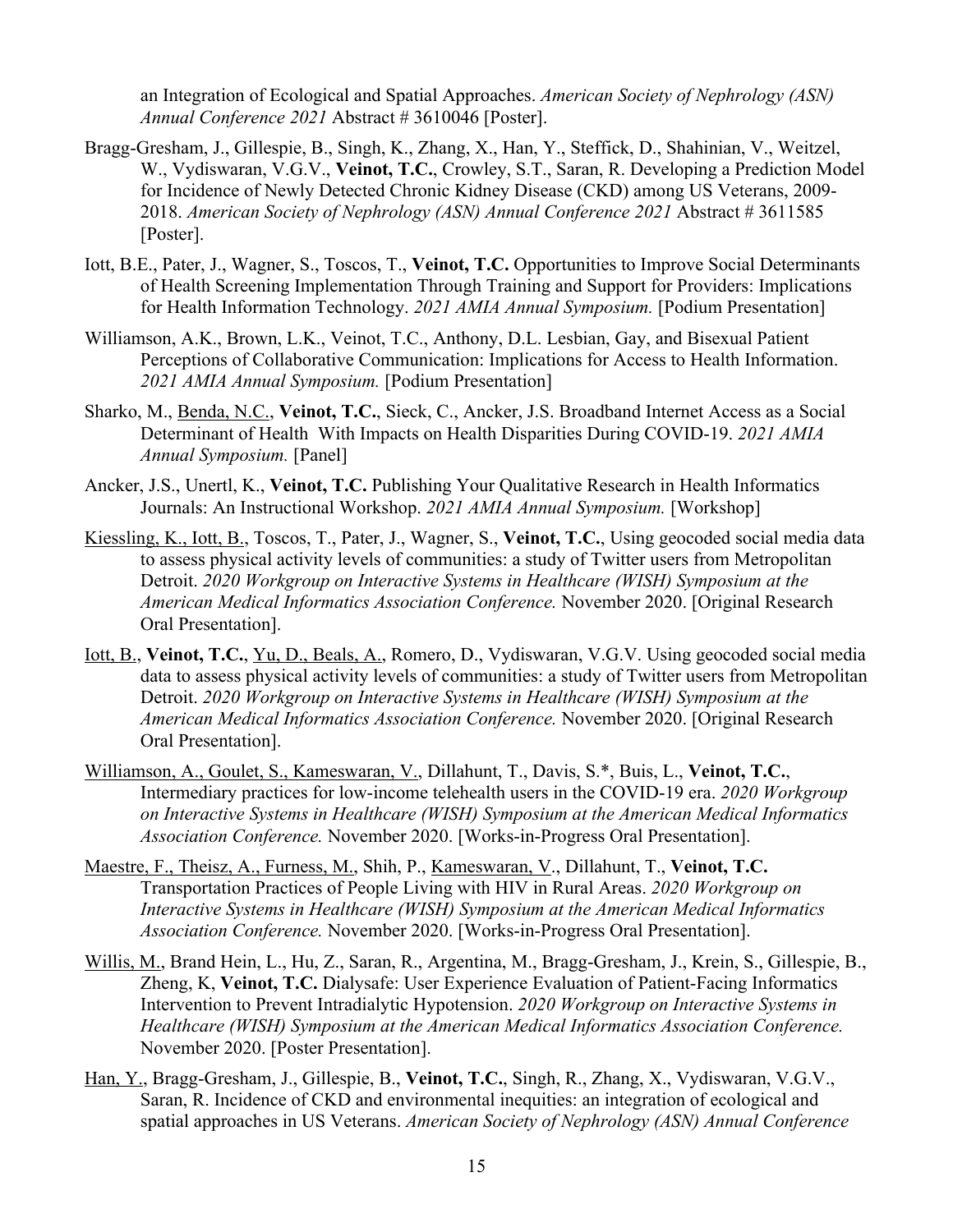*2020* Abstract #3450458 [Oral Presentation]. **(accepted)**

- Bragg-Gresham, J., Gillespie, B., **Veinot, T.C.**, Singh, R., Han, Y., Zhang, X., Vydiswaran, V.G.V., Saran, R. Spatial Distribution of Newly Detected Chronic Kidney Disease (CKD) among US Veterans, 2009-2018. *American Society of Nephrology (ASN) Annual Conference 2020* Abstract # 3448616 [Poster]. **(accepted)**
- Iott, B.E., Anthony, D., Pater, J., Wagner, S., Toscos, T., **Veinot, T.C.** Improving Social Determinants of Health Screening Implementation Through Collaboration: Leveraging a Clinical-Academic Partnership. *AMIA Annual Symposium 2020* [Poster]. **(accepted)**
- Iott, B.E., Anthony, D., Pater, J., Wagner, S., Toscos, T., **Veinot, T.C.** Nothing new under the sun: how existing screening programs can inform the design of social determinants of health screening in health care. *AcademyHealth 2020 Annual Research Meeting* [Poster]. **(accepted)**
- Williamson, A.K., Barbarin, A., Campbell, B.\*, Campbell, T.\*, Zimmmerman, M., **Veinot, T.C.** Information Sharing, Targeted Content, and Trust Drive Uptake and Engagement in an Online Sexual Health Intervention for African American Young Adults. *2020 Society of Behavioral Medicine Annual Meeting.* [Abstract]. **(accepted)**
- Iott, B.E., Loveluck, J.\*, Kahle, E., Golson, L.\*, Benton, A.\*, Veinot, T.C. Stigma and HIV Testing Decisions among Men who have Sex with Men in Metropolitan Detroit. 2019 *Society of Behavioral Medicine Annual Meeting.* Washington, DC. [Poster]
- Bragg-Gresham, J.L., He, K., Huang, C., **Veinot, T.C.,** Heung, M., Saran, R. Selected Patients Receive Longer Treatment Time and High Ultrafiltration Rates in the US. *55th European Renal Association & European Dialysis and Transplant Association.* [Poster]
- Brown, L.K., **Veinot, T.C.** Caring and Coping: The Role of Information in Family-Based Illness Management. *2018 Society of Behavioral Medicine Annual Meeting.* [Poster]
- Bragg-Gresham, J.L., Huang, C., **Veinot, T.C.,** He, K., Saran, R. Is Hemodialysis Treatment Becoming Safer in the U.S.? National Kidney Foundation 2018 Spring Clinical Meetings. [Poster]
- **Veinot, T.C.**, Ancker, J.S., Lyles, C., Parker, AG., Siek, K. Good Intentions Are Not Enough: Health Informatics Interventions That Worsen Inequality. *The 2017 Workshop on Interactive Systems in Healthcare (WISH '17)*. Washington, DC. [Panel]
- Iott, B.E., **Veinot, T.C.**, Loveluck, J., Kahle, E., Golson, L., Benton, A. Comparison of participant demographics and yield of recruitment strategies in a study of men who have sex with men (MSM) in Metropolitan Detroit. *The 2017 Workshop on Interactive Systems in Healthcare (WISH '17)*. Washington, DC. [Paper]
- **Veinot, T.C.** Senteio, C., Hanauer, D., Lowery, J. C, Comprehensive Model of Clinical Information Interaction in the Primary Care Setting: Results of a "Best-Fit" Framework Synthesis. *The 2017 Workshop on Interactive Systems in Healthcare (WISH '17)*. Washington, DC. [Poster]
- Iott, B.E., **Veinot, T.C.,** Romero, D. Zhao, X., Lu, J.X., Yu, D., Gomez-Lopez, I.N., Vydiswaran, V.G.V. Construction of a food-specific sentiment keyword dictionary for machine classification of tweets. *AMIA NLP-WG Pre-Symposium 2017* [Paper] Washington, DC.
- Hawkins, B.; Costello, K., **Veinot, T.C.**, Gibson, A., Greyson, D. Health information behavior research with marginalized populations. *2018, American Society for Information Science & Technology Annual Conference*. Oct. 27-Nov. 1, 2017, Washington, DC. [Panel]
- Iott, B.E., **Veinot, T.C.**, Loveluck, J.\*, Kahle, E.\*, Golson, L., Benton, A.\* (2017). Divided communities: barriers and opportunities for HIV prevention interventions among men who have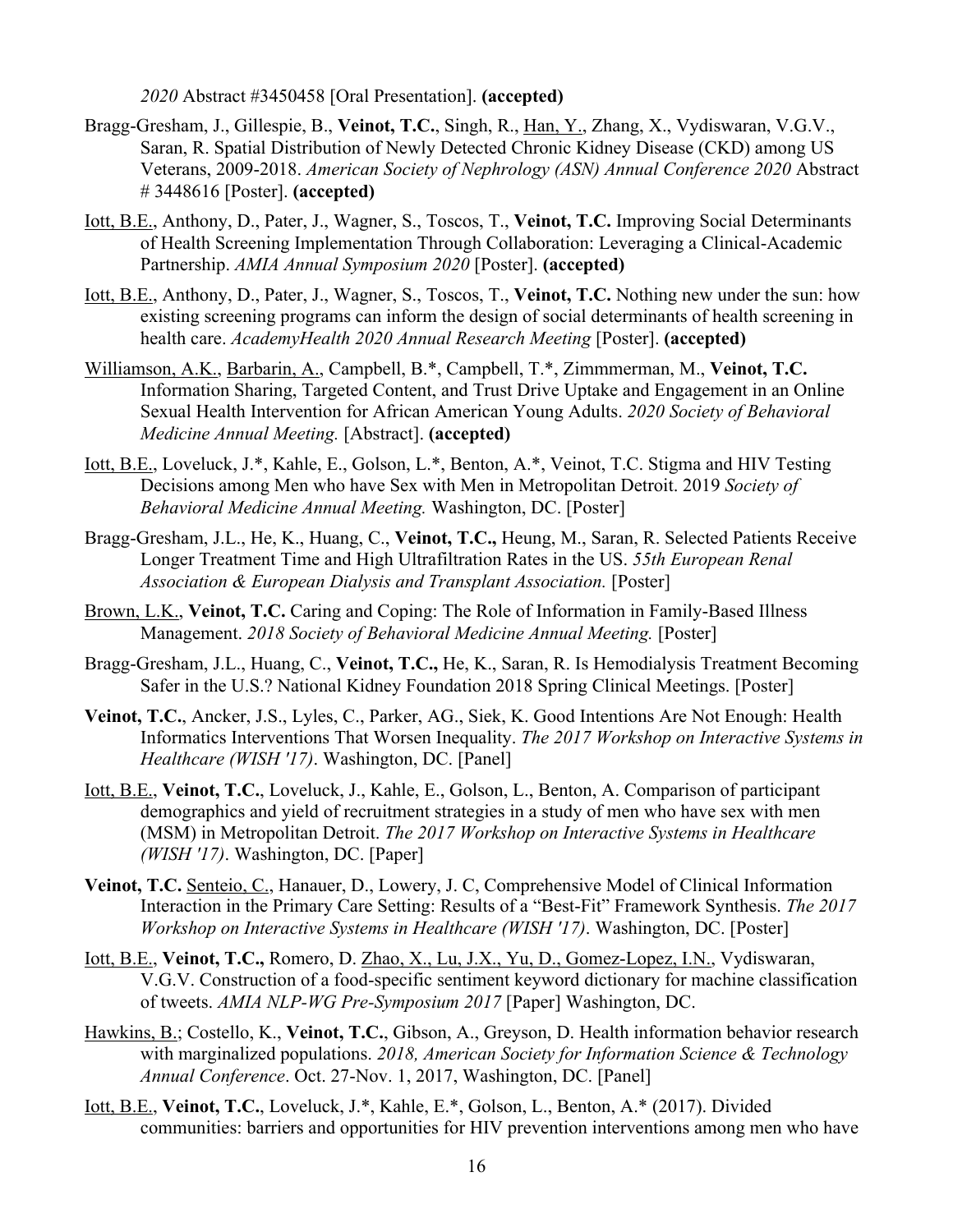sex with men (MSM) in Metropolitan Detroit. *American Public Health Association (APHA) 2017 Annual Meeting and Expo*, November 4-8, 2017, Atlanta, GA. [Roundtable Presentation]

- Jones, L., **Veinot, T.C.**, Pressler, S., Coleman-Burns, P. (2016, September). Sharing Information about Managing Blood Pressure with Peers Leads to Self-Management in African American Women with Hypertension. Council for the Advancement of Nursing Science. Washington, D.C. [Podium presentation]
- Novak, L.L., Valdez, R., **Veinot, T.C.**, Talmon, J., Lorenzi, N.M. A Forum on Qualitative Research in Biomedical Informatics: Controversies, Challenges, and Opportunities. *2016 AMIA Annual Symposium.* [Panel Presentation]
- Novak, L.L., Valdez, R., **Veinot, T.C.**, Holden, R. Aligning Consumer Health Informatics Tools with Patient Work: Translating Research Findings into Technology Design. *2016 AMIA Annual Symposium.* [Tutorial]
- Shachak, A., Arnott Smith, C., Mostafa, J., Reddy, M., **Veinot, T.C.**, Zhou, X. iSchools and Health Informatics: Developing Innovative and Interdisciplinary Curricula, *iConference 2016*, Philadelphia, PA
- **Veinot, T.C.** Romero, D., Goodspeed, R. A Big Data Approach to Neighborhood Effects in Chronic Illness Disparities. *CityTech: Supporting Cities, Neighborhoods and Local Communities with Information and Communication Technologies.* (March, 2015). Workshop at 18th ACM Conference on Computer-Supported Cooperative Work and Social Computing (*CSCW 2015*). Vancouver, BC.
- Jones, L., Veinot, T., Moore, S. Blood Pressure and Hypertension Information in a Sample of African American Women: Opportunities to Enhance Self-Management. (2015, May). Poster presented at the *MetroHealth Conference on Nursing Research and Innovative Care Delivery*. Cleveland.
- Jones, L., Pressler, S., Seng, J., Coleman-Burns, P, Veinot, T. Information Sharing: A Promising Intervention for the Future. *36th Society of Behavioral Medicine Annual Meeting (2015).* [Poster]
- Unertl, K., Bakken, S., Siek, K., **Veinot, T.C.** (2014] Empowering and Engaging Patients and Caregivers: Community-Based Participatory Research in Biomedical Informatics. *The 2014 Workshop on Interactive Systems in Healthcare (WISH '14)*. [Panel]
- Wu, T.Y., **Veinot. T.C.**, Bradley, D.J., Zheng, K. (2014) Design Implications of a workflow-enabled computer-based documentation system. *The 2014 Workshop on Interactive Systems in Healthcare (WISH '14).* [Poster] **(Best Poster Award Winner)**
- Novak, L.L., Valdez, R., Holden, R., **Veinot, T.C.** Aligning Consumer Health Informatics Tools with Patient Work: Key Frameworks for Design. *2014 AMIA Annual Symposium.* [Tutorial]
- Campbell, T.R.,\* Veinot, T.C., Campbell, B.\*, Grodzinski, A. (2014). The H.O.P.E. Project: Preliminary results from an online social networking intervention focused on enhancing HIV resilience. *2014 AMIA Annual Symposium.* [Poster]
- Barbarin, A., **Veinot, T.C.** (2014). Home Tour Photography for Exploring Use of Technology in Chronic Illness Management *CSCW 2014 Designing with Users for Domestic Environments Workshop.* February 15, 2014, Washington, DC. [Extended Abstract]
- Valdez, R., Holden, R., Novak, L. and **Veinot, T.C.** Understanding and Designing to Support Patient Work [Panel]. *Workshop on Interactive Systems in Health Care (WISH) 2013*. November 16, 2013, Washington, DC. [Extended Abstract]
- Grodzinski, A., Turner, A., Morrel-Samuels, S., Campbell, B.\*, Campbell, T.R.\*, **Veinot, T.C.**,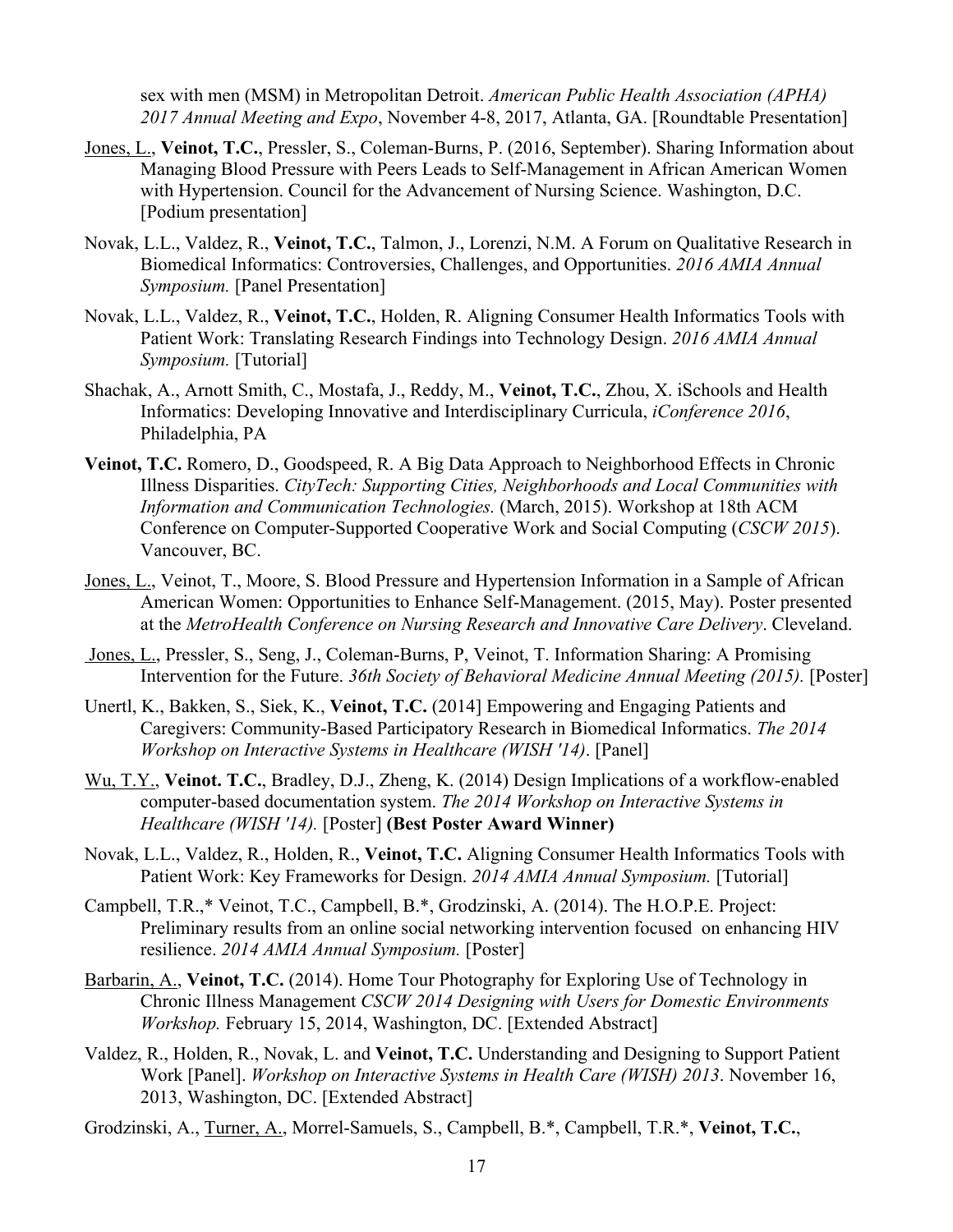Zimmerman, M. (2013) Implementing a social media marketing strategy to engage African American young adults in an online intervention to prevent HIV and sexually transmitted infections. *141st American Public Health Association Annual Meeting,* November 2- 6, 2013.

- **Veinot, T.C.,** Souden, M. (2012) Information, interaction and innovation in consumer health: New directions at the intersection of information science and informatics. 2012, *American Society for Information Science & Technology Annual Conference,* Oct 26-30, Baltimore, MD. [Panel]
- Kirk, C., Pingel, E., Loveluck, J., **Veinot, T.C.** and Bauermeister, J.A. (2012). Communication, community, and HIV/AIDS: the need for structural interventions to support Black young men who have sex with men. 19<sup>th</sup> International AIDS Conference. Washington, DC. [Poster]
- Hickok, A., Bauermeister, J.A., Meadowbrooke, C.C., **Veinot, T.C.**, & Loveluck, J. (2012). Optimistic Bias for Safer Sex among Young Men who have Sex with Men Seeking Partners Online. *2012 Sex::Tech Conference*, San Francisco, California (April 1). [Poster]
- Loveluck, J.\*, Bauermeister, J.A., & **Veinot, T.C.** (2011). Building research capacity in a small AIDS service organization to enhance HIV prevention efforts for young men who have sex with men. *2011 United States Conference on AIDS*, Chicago, Illinois (November 12) [Workshop]
- Souden, M., Rubenstein, E., Brashers, D., Genuis, S., Hogan, T. and **Veinot, T.C.** (2010). Listening to patients: How understanding health information use can contribute to health literacy constructs. 2010, American Society for Information Science & Technology Annual Conference, Oct 22-27, Pittsburgh, PA. [Panel]
- **Veinot, T.C.** The Interplay of stigma and social movements in rural HIV/AIDS information/help exchange networks. 24<sup>th</sup> Sunbelt Social Networks Conference. March 2009, San Diego, California. [Oral Presentation]
- **Veinot, T.C.** Interactive acquisition and sharing: Understanding the dynamics of HIV/AIDS information networks in rural Canada. 24<sup>th</sup> Sunbelt Social Networks Conference. March 2009, San Diego, California. [Oral Presentation]
- Bhavnani, S.K., Newman, M.W., **Veinot, T.C,** Zheng, K**.** The Role of HCI in translational and clinical science: Untapped opportunities for broad social impact**.** February 2009, Human-Computer Interaction Consortium Workshop**.** [Panel]
- **Veinot, T.C.**, Harris, R.M., Bella, L., Rootman, I. and Krajnak, J. "It's just not thought of the same as bany other illness. I guess it's because of the way you get it...": Stigma and HIV/AIDS knowledge in rural Canada.  $17<sup>th</sup>$  International AIDS Conference. August 2008, Mexico City, Mexico. [Poster]
- **Veinot, T.C.** HIV/AIDS Information Exchange in Rural Communities: A Mixed Methods Study of Social Capital in Rural Ontario, British Columbia and Newfoundland. 2008 ALISE Conference. January 2008, Philadelphia, Pennsylvania. [Poster]
- Bella, L., Harris, R.M., **Veinot, T.C.,** Rootman, I., Krajnak, J. (June 2007). "Too public for me": Building public library capacity to promote health in rural Canada. 19<sup>th</sup> IUHPE World Conference on Health Promotion and Health Education. Vancouver, BC. [Oral Presentation]
- **Veinot, T.C.,** Rootman, I., Krajnak, J., Harris, R.M., Bella L. (November 2006) Invisible and (usually) silent: The challenge of information exchange for rural-dwellers living the HIV and AIDS.  $31<sup>st</sup>$ Annual Society for the Social Studies of Science (4S) Conference. Vancouver, British Columbia [Oral Presentation]
- **Veinot, T.C.**, Harris, R.M., Bella, L., Rootman, I. and Krajnak, J. (August 2006). 'Beyond tired of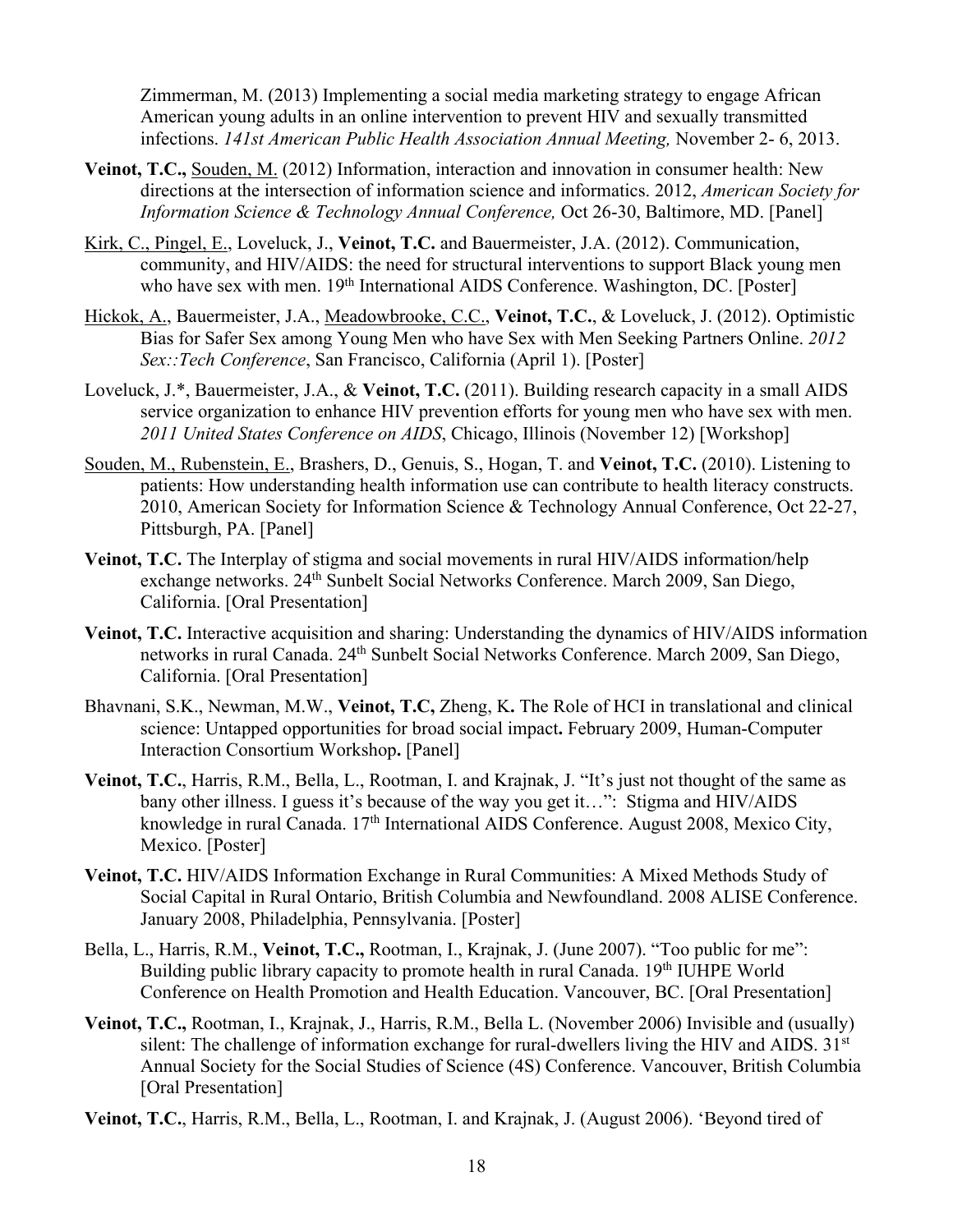driving that far': Living with HIV/AIDS in rural Canada. 16<sup>th</sup> International AIDS Conference. Toronto, Ontario. [Poster]

- Flicker S., Buchan A., Goldberg E., McClelland A., Skinner H., Smith T., Taylor D., **Veinot T.C.**, Read S. (August 2006). 'Fun & games': Reaching Canadian HIV-positive youth online.  $16<sup>th</sup>$ International AIDS Conference. Toronto, Ontario. [Poster Discussion]
- McRae S., Smith T., Flicker S., Goldberg E., Read S., **Veinot T.C.**, Skinner H., Buchan A., McClelland A.\* Successful youth participation in community based research. Web based treatment, education, and support project for HIV positive youth. 16<sup>th</sup> International AIDS Conference. Toronto, Ontario. [Poster]
- Smith T.M., Flicker S., Goldberg E., Read S., **Veinot T.C.**, Skinner H., Buchan A., McClelland A.\* Breaking tradition: Interactive HIV treatment, education, and support tools developed for HIV positive youth by HIV positive youth. 16<sup>th</sup> International AIDS Conference. Toronto, Ontario. [Poster]
- Krajnak, J., Bella, L., Harris, R.M., Rootman, I. and **Veinot, T.C.** (May 2006). HIV/AIDS information exchange in rural regions in Canada: Preliminary findings. 97<sup>th</sup> Annual Canadian Public Health Association Conference. Vancouver, British Columbia. [Oral Presentation]
- McKechnie, L.E.F., Joose, T. Oliphant, T., Prigoda, E. & **Veinot, T.C.** (2005). Medium black to go: Coffee shop as information ground. 33rd Annual Canadian Association for Information Science Conference. London, Ontario. [Oral Presentation]
- Lawrence, G.P.\*, **Veinot, T.C.** (May 2005) A Tool to assess community capacity to deliver integrated prevention, care, treatment information and support services. 14<sup>th</sup> Annual Canadian Conference on HIV/AIDS Research. Vancouver, British Columbia. [Oral Presentation]
- **Veinot, T.C.**, Rogers, T.M.\* (2004) A whole greater than its parts: A community-based model of HIV/AIDS information exchange. Ontario HIV Treatment Network Research Conference 2004. [Oral Presentation]
- Harris, R.M., **Veinot, T.C.** (2004). The Empowerment model and using e-Health to distribute information. 2nd Canadian Conference on Literacy and Health. Ottawa. [Oral Presentation]
- **Veinot, T.C.**, Rogers, T.M.\* (2004). A whole greater than its parts: A community-based model of HIV/AIDS information exchange. 2<sup>nd</sup> Canadian Conference on Literacy and Health. Ottawa. [Oral Presentation]
- Rogers, T.M.\*, **Veinot, T.C.** (2004) Through a glass darkly: Evaluation of HIV/AIDS Web site reach, usage and impact.15<sup>th</sup> International AIDS Conference. Bangkok, Thailand. [Poster]
- **Veinot, T.C.**, Flicker, S.E., Skinner, H.R., McClelland, A.\*, Saulnier, P.\*, Read, S.E., Goldberg, E. (July 2004) Supposed to make you better – but it doesn't really: HIV-positive youths' perceptions of HIV/AIDS treatment.15<sup>th</sup> International AIDS Conference. Bangkok, Thailand. [Poster]
- **Veinot, T.C.**, Rogers, T.M.\* A whole greater than its parts: A community-based model of HIV/AIDS information exchange. 15<sup>th</sup> International AIDS Conference. Bangkok, Thailand. [Poster]
- Flicker, S.E., **Veinot, T.C.**, Lauzon, J.\*, Saulnier, P.\*, Skinner, H.R., Goldberg, E., McClelland, A.\*, Read, S.E. (May 2004). Online and wired: Using the Internet as a tool for reaching positive youth. 13th Canadian Association for HIV Research Conference, Montréal, Québec. [Poster]
- Flicker S.E., **Veinot, T.C.**, Lauzon, J.\*, Saulnier, P.\*, Skinner H.R., Goldberg E, McClelland, A.\*, Read S.E. (May 2004). Thinking about tomorrow: How young positives see their futures.  $13<sup>th</sup>$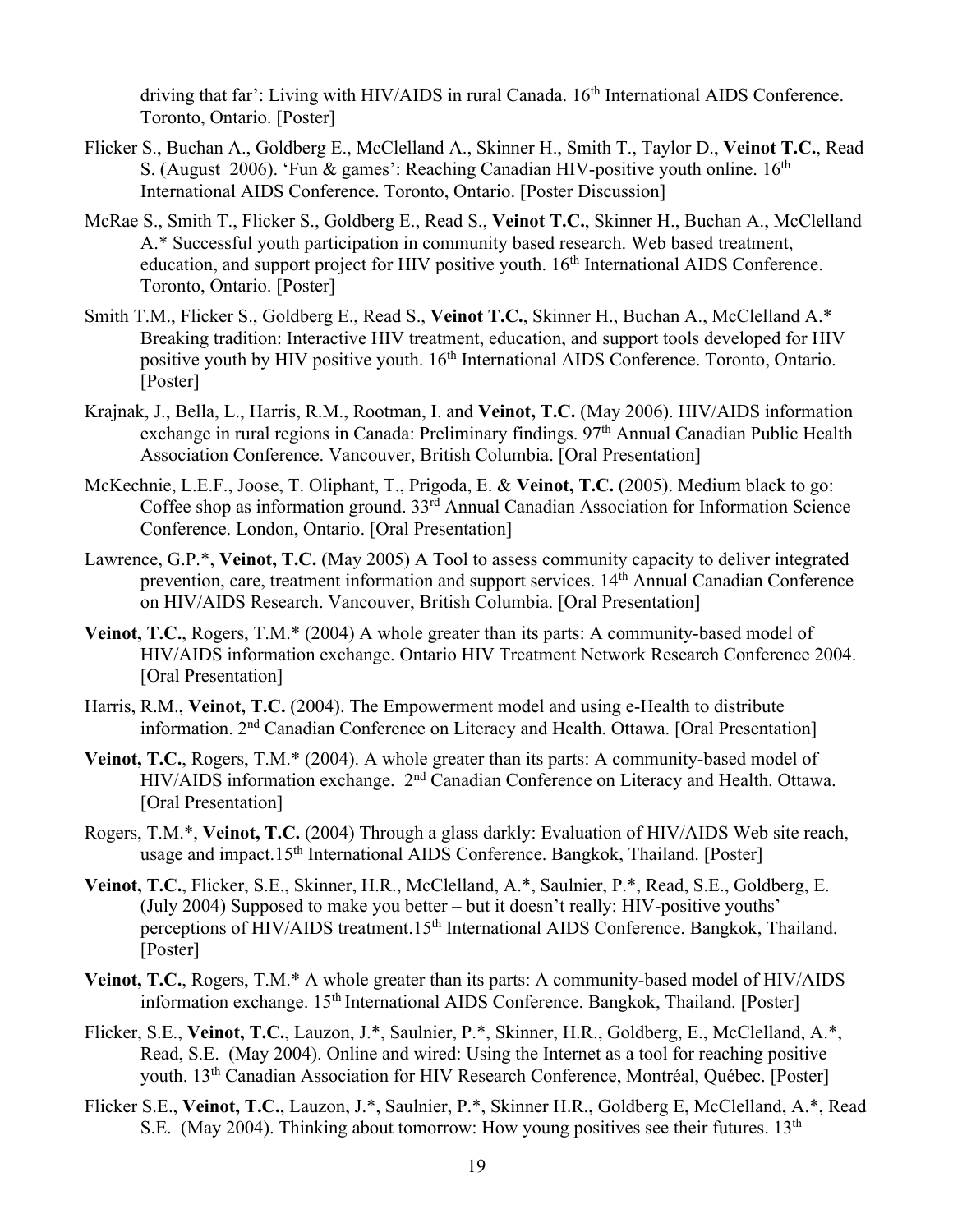Canadian Association for HIV Research Conference, Montréal, Québec. [Poster]

- Narciso, L., Patten, S.\*, Travers, R., Flicker, S.E., Lauzon, J.\*, Saulnier, P.\*, **Veinot T.C.**, McClelland, A.\* Ménage à trois: Making the case for a collaborative approach to research. (November 2003). 6th Ontario HIV Treatment Network Research Conference. Toronto, Ontario [Oral Presentation]
- Flicker, S.E., Skinner, H.R., Goldberg, E., **Veinot, T.C.**, McClelland, A., Read, S.E. Falling through the cracks of the big cities: Who is meeting the needs of HIV positive youth? (November 2003)  $6<sup>th</sup>$ Ontario HIV Treatment Network Research Conference. Toronto, Ontario. [Poster]
- Flicker, S.E., Skinner, H.R., Goldberg, E., **Veinot, T.C.**, McClelland, A.\*, Read, S.E. (October 2003). Falling through the cracks of the big cities: Who is meeting the needs of HIV positive youth? The 2nd International Conference on Urban Health. New York, New York. [Poster]
- Skinner, H.R., Goldberg, E., Flicker, S.E., **Veinot, T.C.**, Read, S.E., McClelland, A.\* Positive Youth Project. (April 2003). 12<sup>th</sup> Canadian Association on HIV Research Conference. Halifax, Nova Scotia. [Poster]
- *Invited Talks – External to the University of Michigan:*
- University of Oxford (UK), Nuffield Department of Primary Care Health Sciences, April 2022.
- Oregon Health Sciences University, Department of Medical Informatics & Clinical Epidemiology, December 2021.
- University of California at San Francisco, Department of Family and Community Medicine, Social Interventions Research and Evaluation Network, July 2021.
- Children's Hospital of Philadelphia, June 2021.
- University of Pennsylvania, Institute for Biomedical Informatics, May 2021.
- University of Minnesota, Department of Computer Science and Engineering, April 2021.
- Harvard University, Center for Research on Computation and Society, March 2021.
- Invited Panelist: JAMIA as a Voice for Diversity, Equity, and Inclusion in Biomedical and Health Informatics, Health Care, and Society, AMIA 2021 Virtual Informatics Summit, March 2021.
- Invited Speaker, 2020 Annual Director's Meeting for the Centers for Diabetes Translation Research (CDTR) Network. National Institutes of Health. September 2020.
- Invited Speaker, Inter-agency mPower Work Group of the National Science Foundation (NSF), National Institutes of Health (NIH), Food and Drug Administration (FDA), and Agency for Healthcare Research and Quality (AHRQ). Organized by the Computing Community Consortium. June 2020.
- Invited Speaker and Participant, Google Digital Health and Wellbeing Summit, June 2020.
- Invited Panelist, Virtual Roundtable on Harnessing Computational and Social Sciences to Solve Critical Societal Problem, National Science Foundation, May 2020.
- Lund University, Department of Arts and Cultural Sciences (Sweden), April 2020. (postponed due to COVID-19)
- Invited Panelist, Pathways to Prevention Workshop: Achieving Health Equity in Preventive Services, Sponsored by the National Institutes of Health Office of Disease Prevention (ODP), National Institute on Minority Health and Health Disparities (NIMHD), the National Cancer Institute (NCI), the National Heart, Lung, and Blood Institute (NHLBI), and the National Institute of Diabetes and Digestive and Kidney Diseases (NIDDK), Washington, DC, June 2019.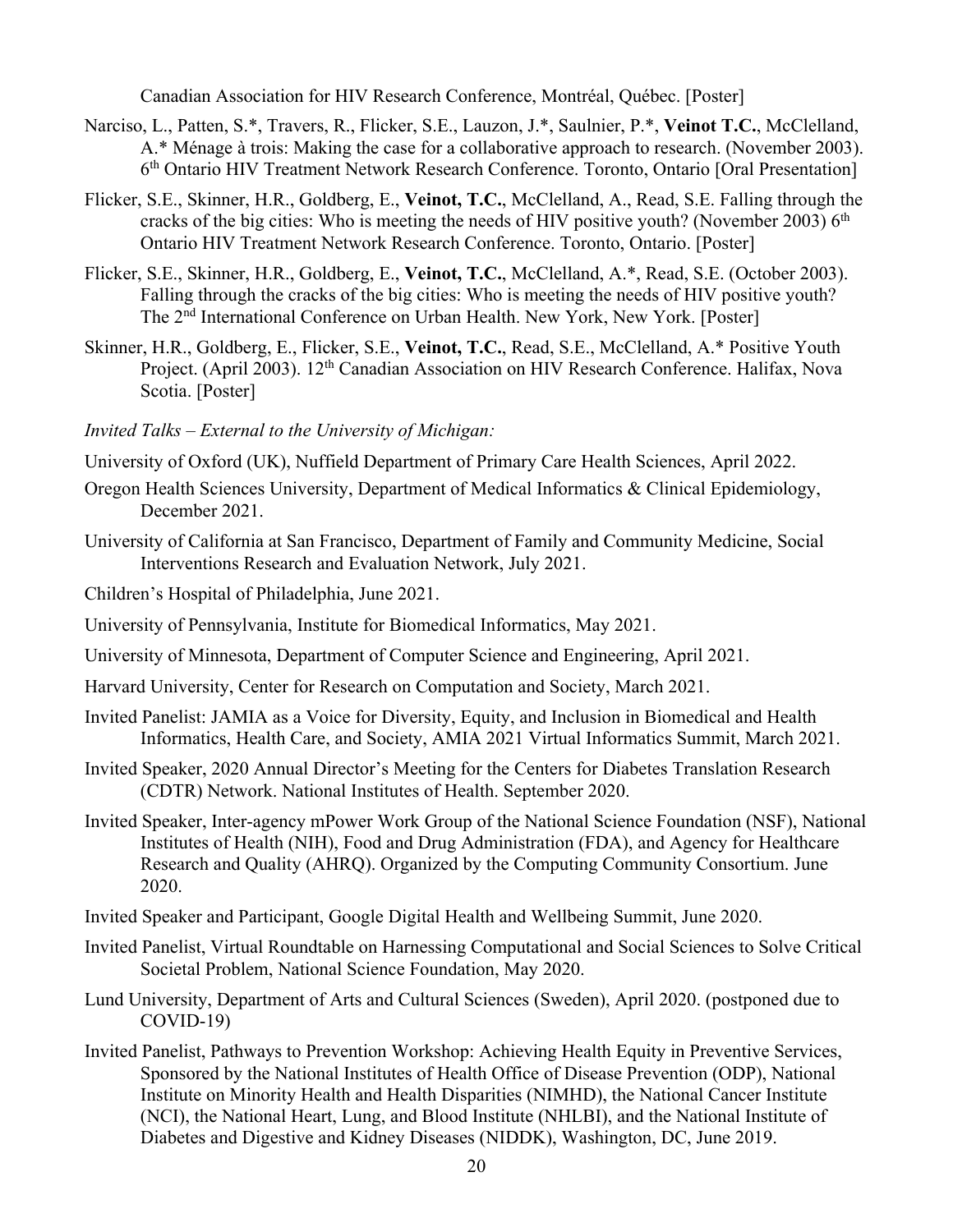University of Swansea (Wales, UK), MSc Health Informatics Program, May 2019.

- University of Sheffield (England, UK), Information School, May 2019.
- University of Edinburgh (Scotland, UK), School of Informatics, May 2019.
- University of Strathclyde (Glasgow, Scotland, UK), Department of Computer and Information Sciences, May 2019.
- Invited Panelist, Social Determinants of Cardiometabolic Health, Disease, and Health Disparities Workshop Working Group, National Heart, Lung and Blood Institute, National Institutes of Health (NIH), March 2019.
- Plenary Speaker, Michigan Public Health Association Annual Epidemiology Conference, March 2019.
- University of California at San Diego, Design Lab, February 2019.
- University of Texas at Austin, School of Information, October 2018.
- Indiana University, School of Informatics, Computing and Engineering, September 2018.
- American Medical Informatics Association (AMIA) Webinar sponsored by the People and Organizational Issues, Consumer and Pervasive Health Informatics, Clinical Information Systems, Clinical Research Informatics and Ethical, Legal, and Social Issues Working Groups, May 2018
- University of Buffalo, School of Medicine, Graduate School of Education, February 2018.
- Department of Media and Information, College of Communication Arts and Sciences, Michigan State University, April 2016.
- University of Missouri, Informatics Institute and School of Information Science and Learning Technologies, April 2015.
- University of Toronto, Institute for Health Management, Policy & Evaluation, September 2014.
- Oregon Health Sciences University, Department of Medical Informatics & Clinical Epidemiology, May 2013.
- University of Washington, School of Medicine, Department of Biomedical Informatics and Medical Education, May 2013.
- University of Washington, Information School, May 2013.
- Rutgers University, School of Communication and Information, New Brunswick, NJ, April 2013.
- University of North Carolina at Chapel Hill, School of Information and Library Science, Chapel Hill, NC, April 2013.
- University of Illinois at Urbana-Champaign, Graduate School of Library and Information Science, Champaign, IL, March 2013.
- University of Toronto, Faculty of Information Doctoral Seminar, Toronto, ON, February 2012.
- University of Alabama, School of Library and Information Studies Research Colloquium, Tuscaloosa, AL, January 2012.

#### *Invited Talks – Internal to the University of Michigan:*

University of Michigan, School of Medicine, Department of Learning Health Sciences, Guest Talk in LHS 650: Health Infrastructures, November 2021.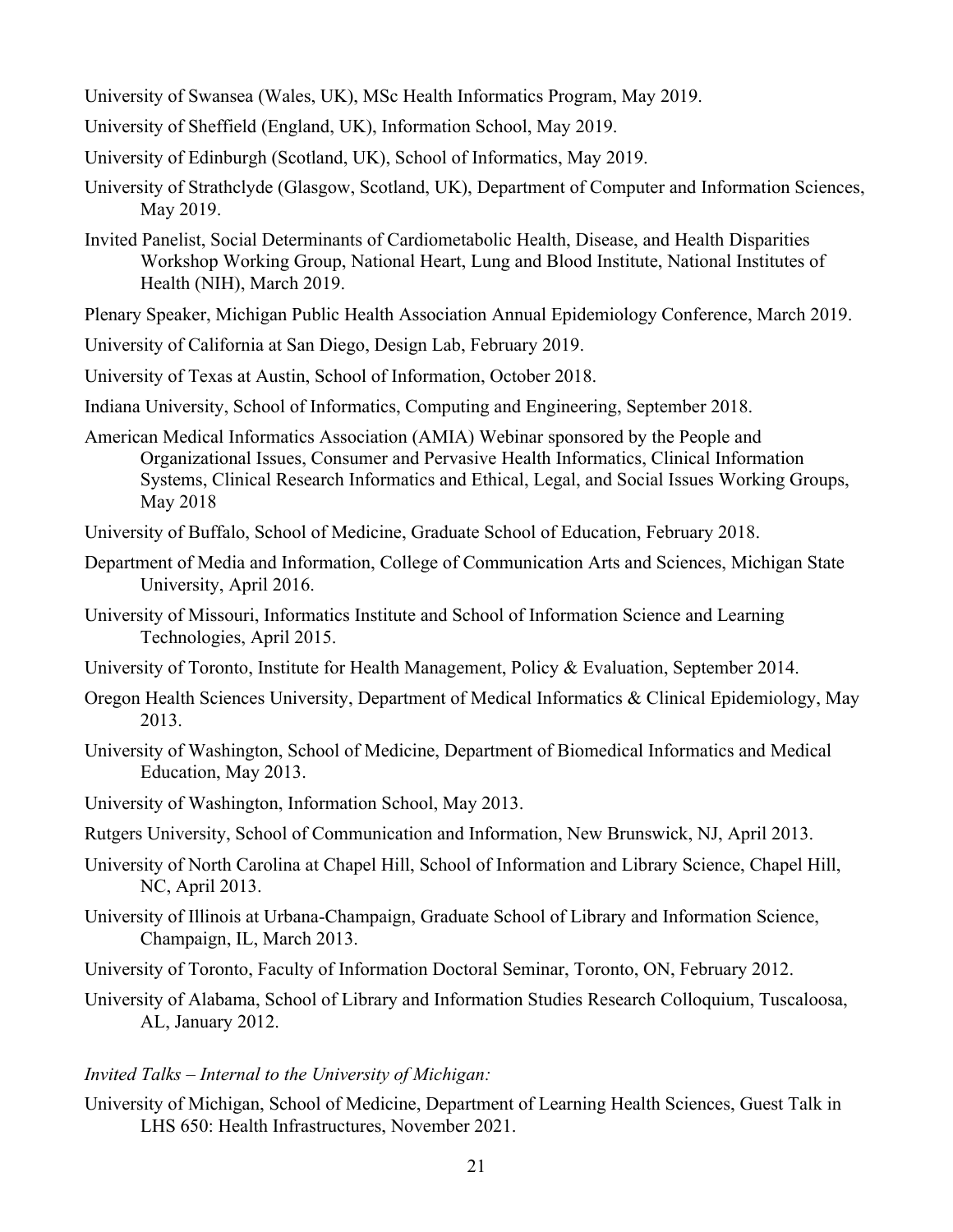- University of Michigan, School of Information, Guest Talk in SI 624: Healthcare Data Application, Analysis, Consulting and Communication, September 2021.
- University of Michigan, School of Medicine, Department of Learning Health Sciences, May 2021.

University of Michigan, School of Information, Bicentennial Celebration, October 2017.

- University of Michigan, School of Medicine, Department of Family Medicine, January 2017.
- Patient Education ForUM, University of Michigan Health System, September 2016.
- University of Michigan Health System, Robert Wood Johnson Clinical Scholars Program, October, 2015.
- Michigan Institute for Clinical and Health Research Community Engagement Coordinating Council. Ann Arbor, MI, September 2012.
- Center for Health Communications Research, University of Michigan, Ann Arbor, MI, August 2011.
- University of Michigan. School of Information, Information Behavior Seminar, Ann Arbor, MI, March 2010, 2011, 2012, 2013.

### Media Coverage:

- Brown HC. What can Twitter tell us about our neighborhood's health? 2019 Nov 27. https://newfoodeconomy.org/twitter-university-of-michigan-detroit-health/
- Heath S. Can Twitter analyze food security, social determinants of health? Patient Care Access News. 2019 Nov 27. https://patientengagementhit.com/news/can-twitter-analyze-food-security-socialdeterminants-of-health
- Malcolm, Kelly. Eating and Tweeting: What Social Media Reveals about Neighborhood Attitudes on Food. Michigan Health Lab Blog. November 22, 2019. Available: https://labblog.uofmhealth.org/health-tech/eating-and-tweeting-what-social-media-reveals-aboutneighborhood-attitudes-on-food
- Lambertz, Kate Abbey. Why researchers are poring over thousands of Metro Detroit food tweets. *Detour Detroit*. September 13, 2019. Available: https://detourdetroiter.com/detroit-food-tweets/
- *FierceHealthIT.* Connect technology to patients' daily lives to boost engagement. Tuesday, August 19, 2014. Available: http://www.fiercehealthit.com/story/connect-technology-patients-daily-livesboost-engagement/2014-08-18
- CBC Radio One, "Daybreak North". Interviewed for by journalist Robert Doane for series on HIV/AIDS. Broadcast in British Columbia, Canada, September 2011.
- Peters, Diane. Small town life. *Positive Side Magazine*. 2011, Summer; 13(1): 24-28. Available: http://www.catie.ca/sites/default/files/ps\_v13i1.pdf

# Policy/Practice Reports:

Veinot, T.C., Harris, R., Bella, L. and Challacombe, L. Improving Access to HIV Information in Rural Canada. *Practice Brief Series.* Toronto, ON: Canadian AIDS Treatment Information Exchange, 2010. Available: http://www.catie.ca/en/prevention/social-and-legal-issues/rural-access.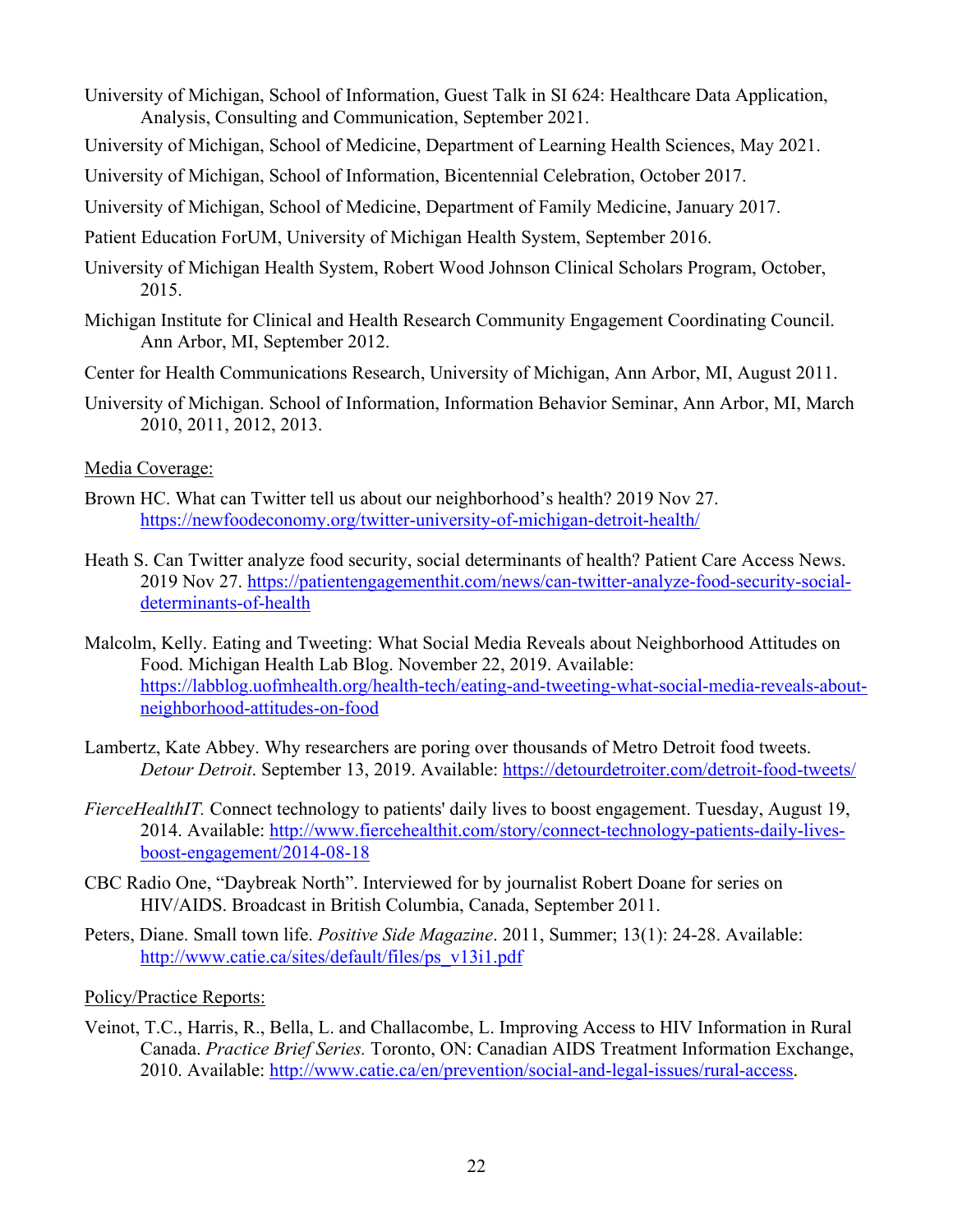# **Teaching:**

Courses:

- Associate Professor University of Michigan, School of Information Qualitative Methods (Doctoral Student Seminar) (Fall 2015, Fall 2017); Health Informatics Seminar (Fall 2018-Winter 2019; Fall 2017-Winter 2018); Information Sources and Services (Fall 2015); Consumer Health Informatics (Winter 2019, Winter 2016, Fall 2016); Evidence-Informed Decision-Making for 21st Century Health Care (Winter 2017)
- Assistant Professor University of Michigan, School of Information Consumer Health Informatics (Winter 2014); Qualitative Methods (Doctoral Student Seminar) (Winter 2014); Management of Nonprofit Libraries and Information Services (Winter 2009, Fall-Winter 2010, Fall 2011, Fall 2012, Fall 2013); Evidence-Informed Decision-Making for 21<sup>st</sup> Century Health Care (Fall 2009, Winter 2011, Winter 2012, Winter 2013); Library Leadership Seminar (Fall 2008)
- Instructor Limited Duties (Part-Time) University of Western Ontario, Faculty of Information and Media Studies – Consumer Health Information Sources and Services (Summer 2007); Introduction to Health Sciences Librarianship (Fall 2007)

#### Postdoctoral Fellow Advising:

- Mentor, Marcy Antonio, PhD, Postdoctoral Scholar in Health Informatics and Global Health Equity Research, 2021-present
- Mentor, Matthew Willis, PhD, Postdoctoral Scholar in Health Informatics and Global Health Equity Research, 2019-2021
- Mentor, Pei-Yi Kuo, PhD, "Enhancing the Cardiovascular Safety of Hemodialysis Care: a Cluster-Randomized, Comparative Effectiveness Trial of Multimodal Provider Education and Patient Activation Interventions" School of Information, University of Michigan, 2017-2018
- Mentor, Iris Gomez-Lopez, PhD, "A 'Big Data' Approach to Understanding Neighborhood Effects in Chronic Illness Disparities," School of Information, University of Michigan, 2015- 2017
- Mentor, Lenette Jones, PhD, "Brain & Hormonal Biomarkers Associated with Self-management Information Behaviors." Diversity Supplement. P30NR015326-02S1. (NIH, National Institute for Nursing Research), Case Western Reserve University, 2015-2016

### PhD Students

### *Dissertation Chair or Co-Chair*

- Bradley Iott, School of Information, University of Michigan, 2016-2021 (co-advised with Denise Anthony) (Postdoctoral Research Fellow, University of California at San Francisco) *Dissertation Title:* "Social Determinants of Health Screening Implementation: A Multi-Method Investigation to Bridge Clinic and Community to Improve Healthcare Outcomes"
- Jean Hardy, School of Information, University of Michigan, 2015-2020 (co-advised with Silvia Lindtner) (Assistant Professor, Michigan State University)

*Dissertation Title:* "Rural Transformation in the 21st Century: Entrepreneurship, Innovation, and High-Tech Economies in Michigan's Keweenaw Peninsula"

Andrea Barbarin, School of Information, University of Michigan, 2012-2017 (User Experience Research Lead, IBM Watson Health)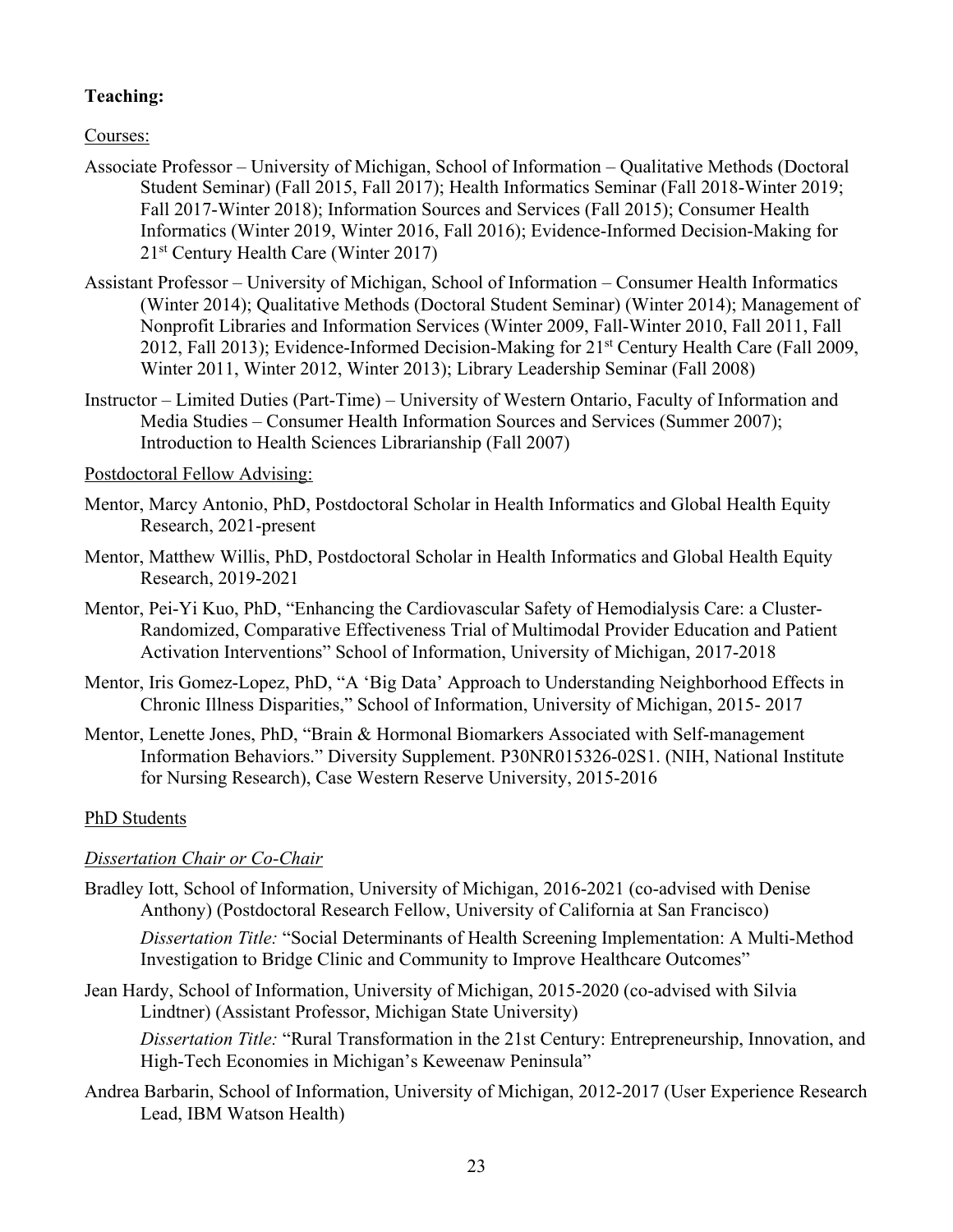*Dissertation Title: "*Toward Health Information Technology that Supports Overweight and Obese Women in Addressing Emotion- and Stress-Related Eating (a Mixed Methods Approach)"

Charles Senteio, School of Information, University of Michigan, 2011-2015 (Assistant Professor, Rutgers University)

*Dissertation Title:* "Investigating Psychosocial Factors: Supporting Clinical Decisions for Outpatient Diabetes Care"

#### *Main Advisor*

- Vaishnav Kameswaran, PhD Co-Advisor, School of Information, University of Michigan, April 2019 present
- Lindsay Brown, PhD Co-Advisor, School of Information, University of Michigan, September 2018 present
- Alicia Williamson, PhD Advisor, School of Information, University of Michigan, September 2018 present
- Ashley Beals, PhD Co-Advisor, School of Information, University of Michigan, September 2021 present

#### *Dissertation Committee Membership*

- Fernando Maestre, School of Informatics, Computing, and Engineering, Indiana University Bloomington, 2018-2021
- Megh Marathe, School of Information, University of Michigan, 2017-2021
- Drew Foster, Department of Sociology, College of Literature, Science, and the Arts, University of Michigan, September 2014-2017
- Shameem Ahmed, Graduate School of Library and Information Science, University of Illinois at Urbana-Champaign, 2014-2016
- Christopher Schaefbauer, Department of Computer Science, University of Colorado at Boulder, 2013- 2016
- Kaitlin Costello, School of Information and Library Science, University of North Carolina at Chapel Hill, 2012-2015
- Lenette Jones, School of Nursing, University of Michigan, 2013-2014
- Beth St. Jean, School of Information, University of Michigan, 2009-2011

Maria Souden, School of Information, University of Michigan, 2009-2010

- *External Examiner for Dissertation Theses (International)*
- Claudia Lai, Institute for Health Policy, Management and Evaluation, University of Toronto, Canada, 2018

Natalya Godbold, University of Technology Sydney, Australia, 2013

*Field Prelim Committee Membership*

Olivia Richards, School of Information, University of Michigan, 2021

Woosuk Seo, School of Information, University of Michigan, 2021

Megh Marathe, School of Information, University of Michigan, 2018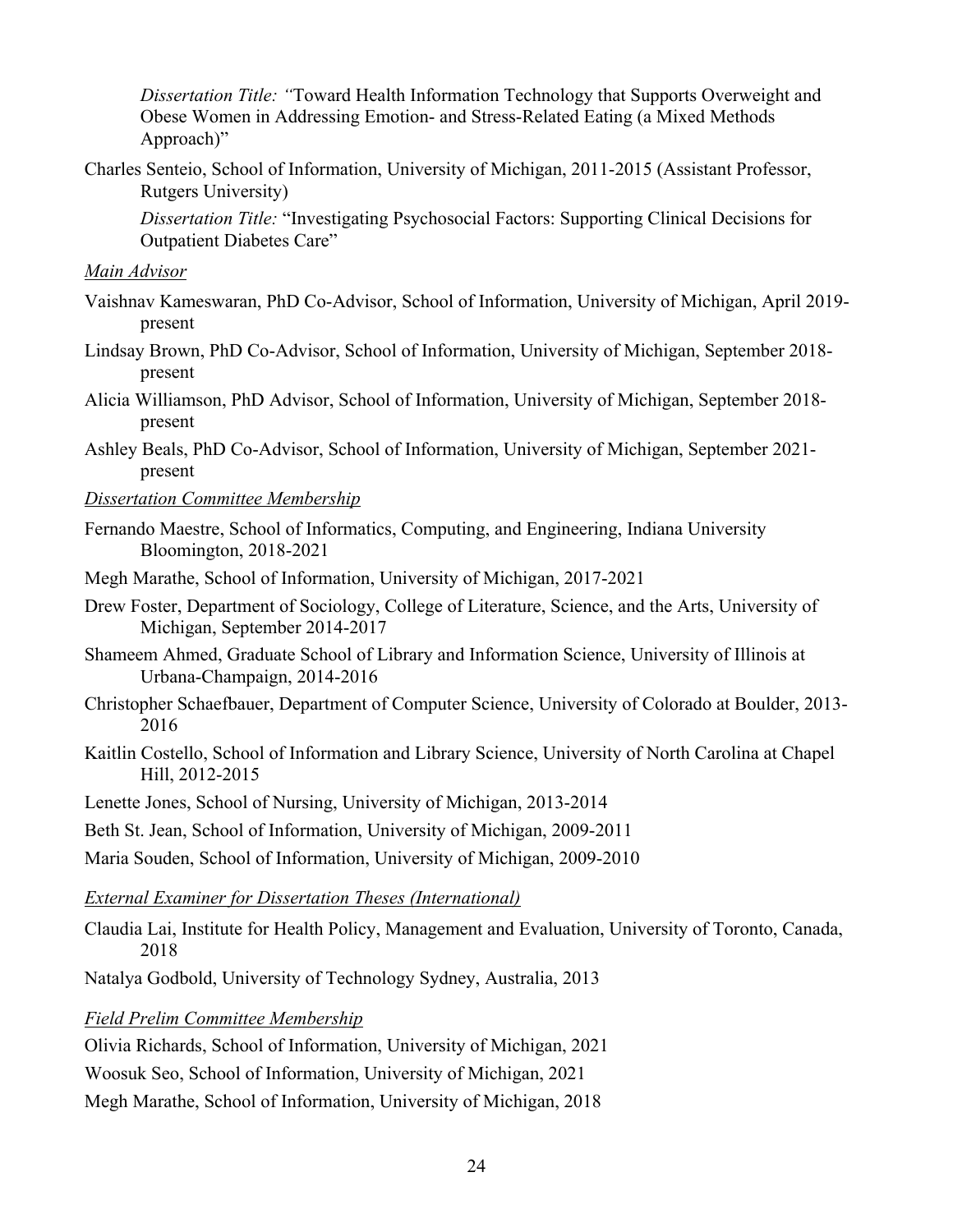# *Pre-Candidacy Paper Committee Membership*

Daniel Delmonaco, School of Information, University of Michigan, 2021 Amna Batool, School of Information, University of Michigan, 2021 Woosuk Seo, School of Information, University of Michigan, 2020 Deahan Yu, School of Information, University of Michigan, 2020 Shriti Raj, School of Information, University of Michigan, 2017

### *PhD Guidance Committee Membership*

Matthew Stewart, School of Kinesiology, University of Michigan, 2019-present

### *Other PhD Student Mentorship*

- Richards, O. "It's a mess sometimes": Patient perspectives on provider responses to healthcare costs, and how informatics interventions can help. Graduate Student Research Assistantship.
- Karalyn Kiessling, 2020 Institute for Health Policy and Innovation (IHPI)/Health Services Research (HSR) Summer Student Fellowship and Internship program, Summer 2020
- Elizabeth Ankrah, MICHR Summer Immersion Program in Health Disparities, University of Michigan, 2020

### Master's Students

### *Master's Thesis*

Christine Wolf, MSI Master's Thesis, School of Information, University of Michigan, 2012-2013

### *Master's Student Research Mentoring*

- Mariele Ventrice, Master's Student Research Assistant, Community Health Informatics Lab, University of Michigan, 2021-2022
- Dureti Ahmed, Master's Student Research Assistant, Community Health Informatics Lab, University of Michigan, 2021-2022
- Judah Pemble, Master's Student Research Assistant, Community Health Informatics Lab, University of Michigan, 2021-2022
- Jana Muhic, Master of Science in Information, Clinical Informatics Internship, 2020
- Grecia Macias, Master of Science in Information, Clinical Informatics Internship, 2020

Josue Figueroa, Master of Science in Information, Clinical Informatics Internship, 2020

Shannon Goulet, Master of Health Informatics, Clinical Informatics Internship, 2020

Ivy Wang, Master of Health Informatics, Clinical Informatics Internship, 2020

Ashley Beals, MICHR Summer Immersion Program in Health Disparities, University of Michigan, 2020

- Lilian Ojo, Master of Health Informatics Data Science Internship, 2019
- Cassandra Eddy, Master's Student Research Assistant, Community Health Informatics Lab, University of Michigan, 2018-2019
- Cristian Casanova, Master's Student Research Assistant, Community Health Informatics Lab, University of Michigan, 2018-2019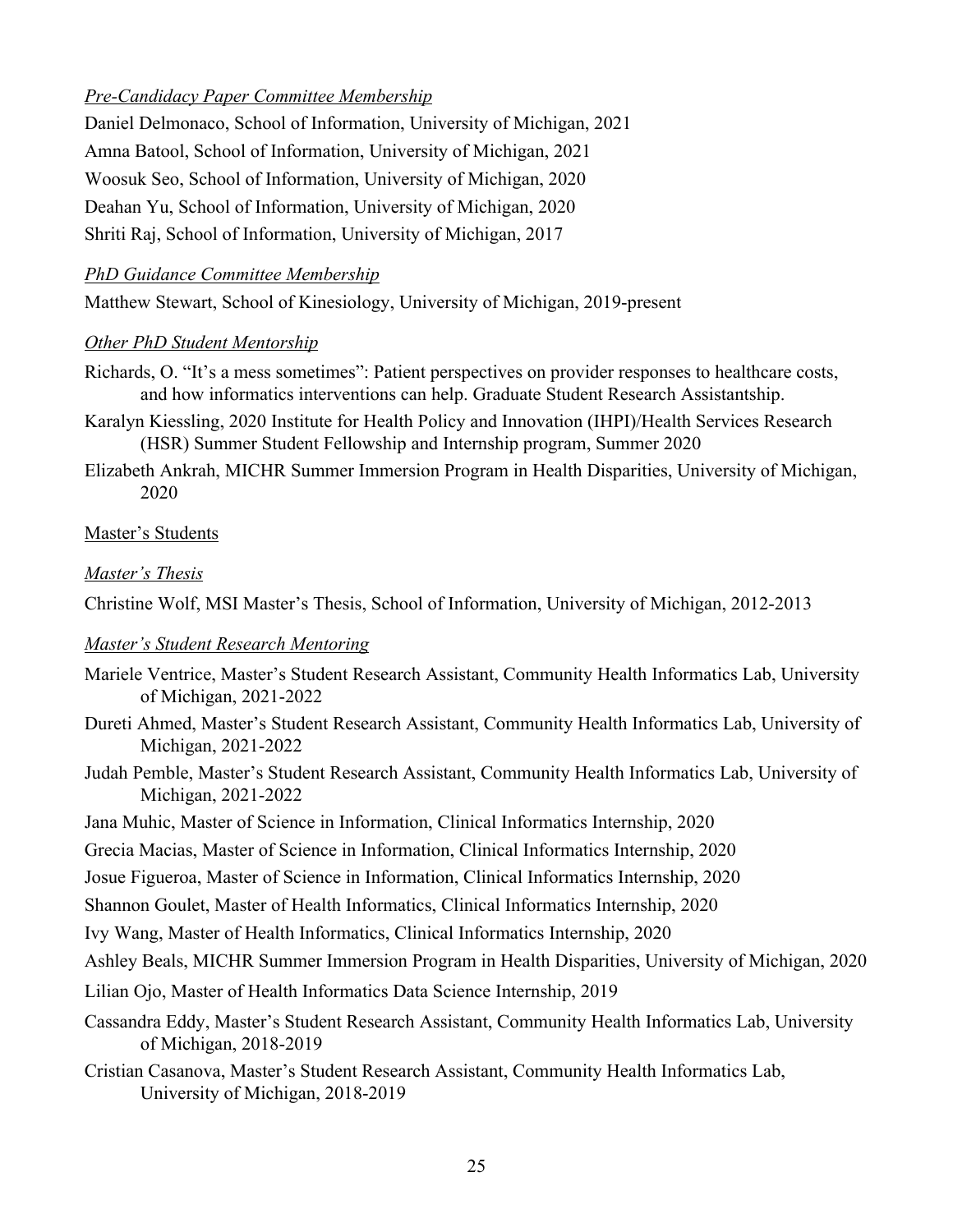- Liam Wiesenberger, Master's Student Research Assistant, Community Health Informatics Lab, University of Michigan, 2018-2019
- Jason Lam, Student Research Assistant, Community Health Informatics Lab, University of Michigan, 2017-8
- Lindsay Brown, Summer Research Experience for Master's Students, University of Michigan School of Information, 2017
- Desiree McLain, Summer Research Experience for Master's Students, University of Michigan School of Information, 2017
- Iyana Esters, MICHR Summer Immersion Program in Health Disparities, University of Michigan, 2017
- Jin Yu, Master of Health Informatics Data Science Internship, 2017
- Deahan Yu, Master of Health Informatics Data Science Internship and Master of Health Informatics Independent Study, Winter 2017
- Nancy Hammond, Summer Research Experience for Master's Students, University of Michigan School of Information, 2016
- Rebecca Ramshaw, MICHR Summer Immersion Program in Health Disparities, University of Michigan, 2016
- Dolorence Okullo, Master of Health Informatics Data Science Internship, 2016
- Katherine James, Master of Health Informatics Data Science Internship, 2016
- Matthew Noe, Summer Research Experience for Master's Students, University of Michigan School of Information, 2015
- Shruthi Reddy, Master of Health Informatics Data Science Internship, 2015
- Ebony Caldwell, MICHR Summer Immersion Program in Health Disparities, University of Michigan, 2014
- Katy Mahraj, MSI Independent Study, School of Information, University of Michigan, 2012
- Emilia Askari, MSI Independent Study, School of Information, University of Michigan, 2009-2010
- Kimberly Brady, MSI Independent Study, School of Information, University of Michigan, 2010
- Meico Whitlock, MSI Independent Study, School of Information, University of Michigan, 2010
- Jennifer Bonnet, MSI Independent Study, School of Information, University of Michigan, 2009-2010

### Undergraduate Students Research Mentoring

Meghan Cotant, Undergraduate Research Opportunity for Students, 2016-2017

Mohamad Sulieman, Undergraduate Research Opportunity for Students, 2016-2017

Luis Gago, Undergraduate Research Opportunity for Students, 2016

Brooke Penny, Undergraduate Research Opportunity for Students, 2015-2016

### **Service:**

# Scientific Funding Review:

National Institutes of Health, Health Promotion in Communities Study Section, June 2021 National Institutes of Health, National Library of Medicine, "NLM Information Resource Grants to Reduce Health Disparities (G08)" Review Panel, February 2017, February 2019, March 2021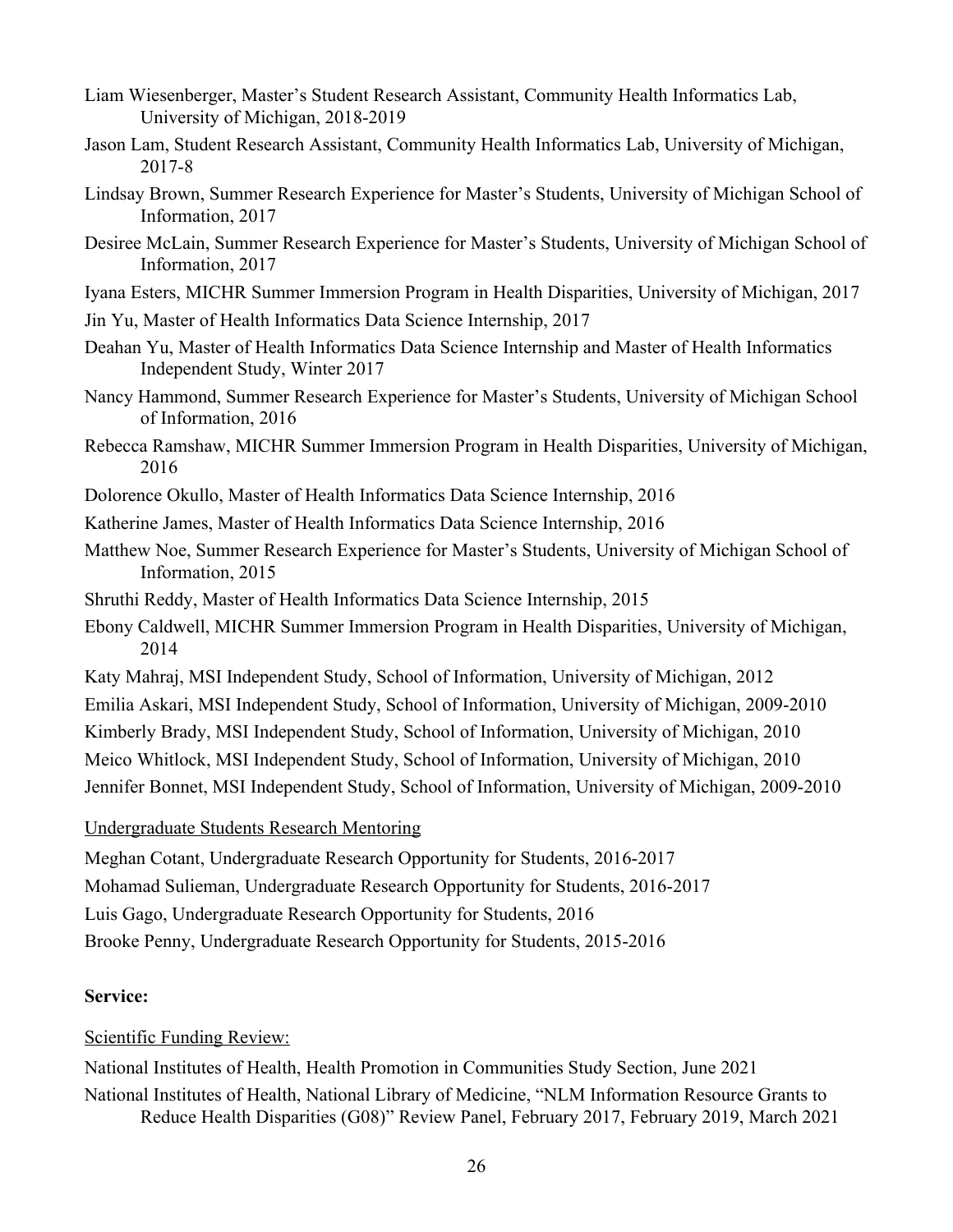National Institutes of Health, National Library of Medicine, Special Emphasis Review Panel, July 2017, March 2018, July 2018, December 2021

University of Leuven Research Council (Belgium), 2021

Mitacs Accelerator Program (Canada), 2017

National Institutes of Health, "Understanding and Promoting Health Literacy" Review Panel, May 2015

National Institutes of Health, National Library of Medicine, Biomedical Library and Informatics Review Committee (BLIRC), July 2010-June 2014 **(3 meetings per year for 4 years)**

National Science Foundation, Division of Social and Economic Sciences, 2013

Institute of Museum and Library Services, 21<sup>st</sup> Century Librarian Grant Program, 2013

Israel Science Foundation, 2015

External Quality Review of Academic Programs:

Master of Science in Health Informatics (MSHI) program, College of Computing and Informatics (CCI), Drexel University, May 2020

Health Informatics and Management program, Department of Community Health and Sustainability, University of Massachusetts at Lowell, 2014

Editorial Boards of Peer-Reviewed Journals

- International Journal of Medical Informatics (IJMI), Associate Editor, 2021-present; Editorial Board, 2018-2021
- Guest Editorial Committee, ACM Transactions on Computer-Human Interaction (TOCHI), Special Focus Issue on "Rural Computing and HCI," 2019-
- Guest Editor, Journal of the American Medical Informatics Association (JAMIA), Special Focus Issue on **"Health Informatics and Health Equity: Improving Our Reach and Impact,"** 2018-2019
- Journal of the American Medical Informatics Association (JAMIA), 2018-
- Journal of the American Society for Information Science (JASIST), 2018-

Scientific Program Committees of Peer-Reviewed Conferences:

Co-Chair, Working Group on Interactive Systems in Healthcare (WISH) at AMIA meeting, Fall 2020

Program Committee, 18th International Symposium for Health Information Management Research (ISHIMR), 2020

- Associate Chair for Health, Accessibility, and Aging, Scientific Program Committee, ACM CHI Conference on Human Factors in Computing Systems (CHI), 2018, 2019
- Steering Committee, Working Group on Interactive Systems in Healthcare (WISH), Spring 2017, Fall 2017, 2018, 2019
- Information Seeking in Context Conference 2018 (ISIC 2018) and 2014 (ISIC 2014), Scientific Program **Committee**
- 11th EAI International Conference on Pervasive Computing Technologies for Healthcare (PervasiveHealth), Scientific Program Committee, 2017
- American Medical Informatics Association (AMIA) Annual Symposium, Scientific Program Committee, Applications Track, 2014 and 2016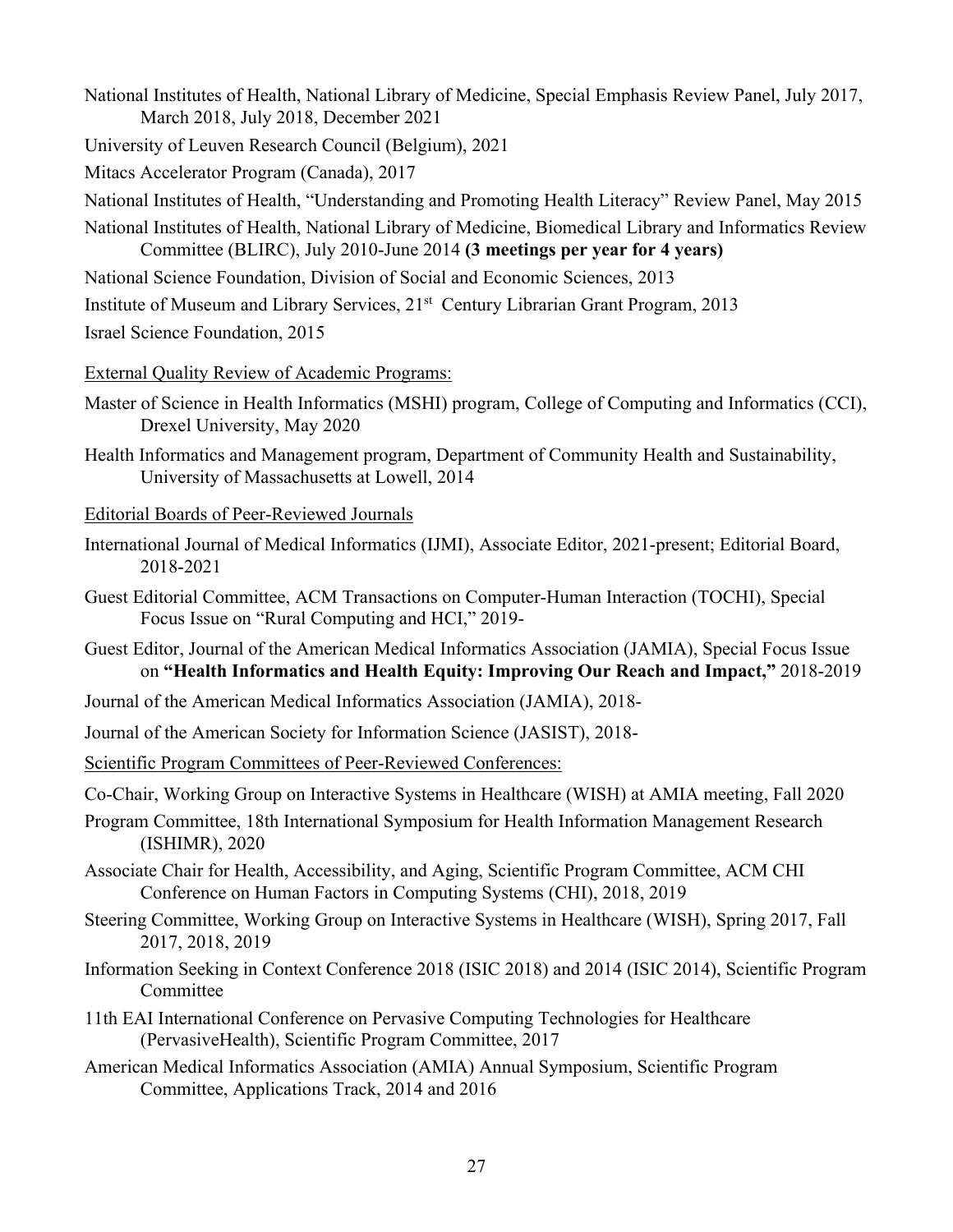# Peer Review of Journal Articles:

*Journal of the American Medical Informatics Association (JAMIA) Journal of Medical Internet Research (JMIR) Journal of Biomedical Informatics (JBI) Applied Clinical Informatics BMC Medical Informatics & Decision Making Health Policy and Technology npj Digital Medicine Journal of Medical Systems Social Science & Medicine Qualitative Health Research New England Journal of Medicine BMJ Open PLoS One Health Communication Health Education & Behavior Health Expectations Health Education Research American Journal of Preventative Medicine AIDS & Behavior Journal of Adolescent Health Journal of Rural Health Sexuality Research & Social Policy Ethnicity and Disease Journal of Homosexuality Culture, Health & Sexuality Nursing Research Journal of the American Society of Information Science and Technology (JASIST) The Information Society Information Research Journal of Documentation Journal of Information Science Canadian Journal of Information and Library Science European Journal of Information Systems International Information and Library Review The Library Quarterly*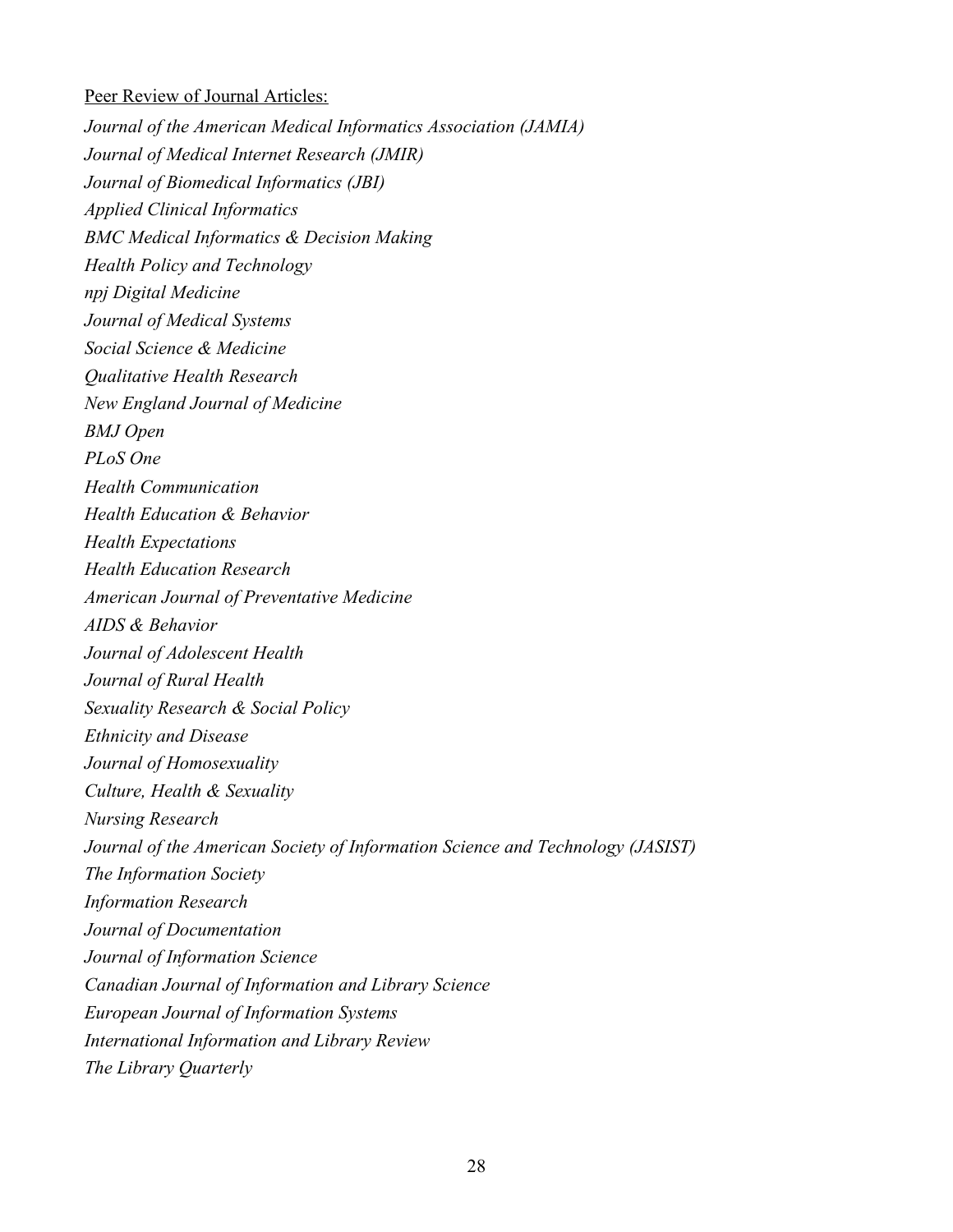### Peer Review of Conference Papers:

*American Medical Informatics Association (AMIA) Conference ACM International Conference on Health Informatics EAI International Conference on Pervasive Computing Technologies for Healthcare American Association for Information Science & Technology (ASIS&T) Conference Information Seeking in Context Conference (ISIC) Canadian Association of Information Science (CAIS) Conference Association for Library and Information Science Education (ALISE) Conference ACM Conference on Human Factors in Computing Systems (CHI) ACM Conference on Computer-Supported Cooperative Work (CSCW)*

### Awards Juries and Panels:

- Best Paper Award Selection Committee, American Medical Informatics Association Annual Symposium, 2014
- Best Poster Award Selection Committee, American Society for Information Science & Technology Conference, SIG-USE, 2013
- Best Paper Award Selection Committee, American Society for Information Science & Technology Conference, SIG-USE, 2012
- University of Michigan, Library 2.0 Design Competition, 2009 and 2011
- Organization of Scholarly Research Workshops:
- Steering Committee, Computational Support for People in Substance Use Disorder Recovery. Computing Community Consortium Workshop, 2019.
- Co-Chair, Sociotechnical Interventions for Health Disparity Reduction: A Research Agenda. Computing Community Consortium Workshop, April 2018.
- Organization of Peer-Reviewed Conferences:

Proceedings Chair, ACM International Conference on Health Informatics, 2010

Service to Government:

Patient Centered Outcomes Research (PCOR) Privacy and Security Research Scenario Initiative and Legal Analysis and Ethics Framework Development Working Group, Office of the National Coordinator of Health Information Technology (ONC), 2015-2016

Committees:

- Search Committee Chair and Steering Committee, Faculty Search for Anti-Racist Health Informatics/Data Science Faculty, 2021-present
- Dean's Advisory Committee, School of Information, University of Michigan, 2012-2013 and 2019 present
- Health Informatics Faculty Committee, School of Information, University of Michigan, Chair, Fall 2017-Summer 2019; Member Fall 2009-Spring 2014 and Fall 2015-Spring 2017 **(Founding Faculty Member of MHI Program launched in fall 2012)**
- Education and Training Taskforce, Precision Health Initiative, University of Michigan, 2018-2019